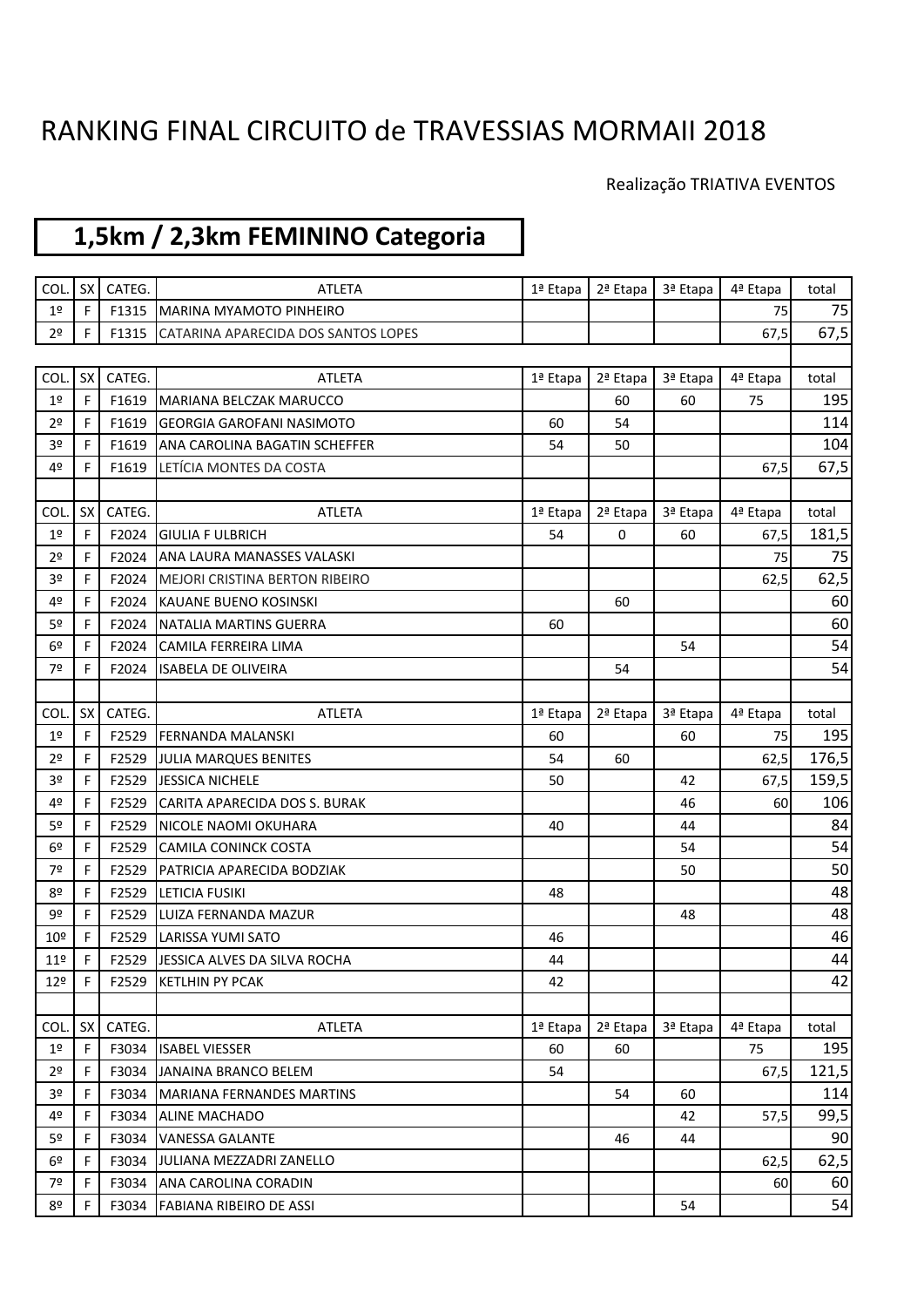| 9º              | F            | F3034  | <b>MAIRA ROMBALDI</b>             |          |          | 50       |          | 50    |
|-----------------|--------------|--------|-----------------------------------|----------|----------|----------|----------|-------|
| 10 <sup>°</sup> | F            | F3034  | <b>TALITA FAVORETO</b>            |          | 50       |          |          | 50    |
| 11 <sup>°</sup> | F            | F3034  | TAYZA KATELLINE DANILAU OSTROSKI  | 50       |          |          |          | 50    |
| 12 <sup>°</sup> | F            | F3034  | <b>ALESSANDRA TERUMI</b>          |          |          | 48       |          | 48    |
| 13º             | F            | F3034  | <b>FERNANDA HENNING</b>           |          | 48       |          |          | 48    |
| 14 <sup>°</sup> | F            | F3034  | <b>MAYARA PULGA WENCLAV</b>       |          |          | 46       |          | 46    |
| $15^{\circ}$    | F            | F3034  | <b>GREICE MARA PESSOTO</b>        |          | 44       |          |          | 44    |
|                 |              |        |                                   |          |          |          |          |       |
| COL.            | <b>SX</b>    | CATEG. | <b>ATLETA</b>                     | 1ª Etapa | 2ª Etapa | 3ª Etapa | 4ª Etapa | total |
| 1 <sup>°</sup>  | $\mathsf{F}$ | F3539  | <b>SILVIA VILAS BOAS</b>          | 60       | 54       | 60       |          | 174   |
| 2 <sup>o</sup>  | F            | F3539  | <b>THAISA SALLES PERREIRA</b>     |          | 50       | 50       | 52,5     | 152,5 |
| 3º              | $\mathbf{1}$ | F3539  | <b>PATRICIA BARBARA ZUPO</b>      | 0        | 46       | 54       | 47,5     | 147,5 |
| 4º              | F            | F3539  | ANGELA CRISTINA IKEDA             | 48       | 0        | 48       | 50       | 146   |
| 5 <sup>o</sup>  | F.           | F3539  | <b>STELLA DE BORTOLI</b>          | 54       |          |          | 62,5     | 116,5 |
| 6 <sup>°</sup>  | F            | F3539  | <b>FERNANDA BONETTI</b>           |          | 48       | 46       |          | 94    |
| 7º              | F            | F3539  | <b>CRISTIANE NUNES CARREIRA</b>   |          | 44       |          | 48,75    | 92,75 |
| 80              | F            | F3539  | MILENA FARIAS RUSCHEL             |          |          |          | 75       | 75    |
| 9º              | F            | F3539  | ANA ISABEL CANTOR ABRAHAO         |          |          |          | 67,5     | 67,5  |
| 10 <sup>°</sup> | F.           | F3539  | MARIANA FERREIRA GARCIA FALCÃO    |          |          |          | 60       | 60    |
| 11 <sup>°</sup> | F            | F3539  | IRUBIANE FIGUEIREDO LIMA          |          | 60       |          |          | 60    |
| 12 <sup>°</sup> | F.           | F3539  | DAFNNY FERREIRA SILVA LOPES       |          |          |          | 57,5     | 57,5  |
| 13 <sup>°</sup> | F            | F3539  | <b>CLARISSA MATANA</b>            | 50       |          |          |          | 50    |
| 14 <sup>°</sup> | F            | F3539  | THIENE NOGUEIRA SELA              |          |          |          | 46,25    | 46,25 |
| 15 <sup>°</sup> | F.           | F3539  | JESSIE RAMALHO PERSEKE            |          |          |          | 45       | 45    |
| 16 <sup>°</sup> | F            | F3539  | JULIANA FRANCESCHI FORBECI        |          |          |          | 43,75    | 43,75 |
| 179             | F.           | F3539  | <b>MARIEL MURARO</b>              |          |          |          | 42,5     | 42,5  |
| 18º             | F            | F3539  | MONALISA EXTER KOSLOVKI           |          | 42       |          |          | 42    |
| 19º             | F.           | F3539  | PAOLA NEVES PORTES                |          | 38       |          |          | 38    |
|                 |              |        |                                   |          |          |          |          |       |
| COL.            | <b>SX</b>    | CATEG. | <b>ATLETA</b>                     | 1ª Etapa | 2ª Etapa | 3ª Etapa | 4ª Etapa | total |
| 1 <sup>°</sup>  | F            | F4044  | <b>ELISA GEHLEN</b>               | 46       |          | 50       | 52,5     | 148,5 |
| 2 <sup>o</sup>  | F            | F4044  | VERONICA GESSICA ELEONORA VARIOLA |          |          | 54       | 60       | 114   |
| 3 <sup>o</sup>  | F.           | F4044  | <b>SANDRA REGINA KOCH EGG</b>     |          |          |          | 75       | 75    |
| 4º              | F            | F4044  | <b>MARIANA TURRA</b>              |          |          |          | 67,5     | 67,5  |
| 5 <sup>o</sup>  | F.           | F4044  | ILSE DE FREITAS BASTOS            |          |          |          | 62,5     | 62,5  |
| 6º              | F.           | F4044  | <b>GABRIELA HARDT</b>             | 60       |          |          |          | 60    |
| 7º              | F            | F4044  | LIZI MARA GONÇALVES               |          |          | 60       |          | 60    |
| 8º              | F.           | F4044  | MARIANA CRISTINA FONSECA KAWAI    |          | 60       |          |          | 60    |
| 9º              | F.           | F4044  | <b>CAROLINA BASGAL</b>            |          |          |          | 57,5     | 57,5  |
| 10 <sup>°</sup> | F            | F4044  | ANA CRISTINA M DE OLIVEIRA        | 54       |          |          |          | 54    |
| 11 <sup>°</sup> | F            | F4044  | SILVANA APARECIDA SANTOS          |          | 54       |          |          | 54    |
| 12 <sup>°</sup> | F.           | F4044  | <b>ANA PAULA ZETTEL</b>           | 50       |          |          |          | 50    |
| 13 <sup>°</sup> | F.           | F4044  | <b>BRENA BAUMLE</b>               |          |          |          | 50       | 50    |
| 14 <sup>°</sup> | F.           | F4044  | MELISSA RIZZO SPERANDIO           |          | 50       |          |          | 50    |
| $15^{\circ}$    | F            | F4044  | AMIRIS TELMA EMILIANO GASOLA      |          |          |          | 48,75    | 48,75 |
| 16 <sup>°</sup> | F.           | F4044  | FERNANDA SCHAEFER RIVABEM         | 48       |          |          |          | 48    |
| 17 <sup>°</sup> | F.           | F4044  | <b>VIVIANE DA SILVA PEREIRA</b>   | 44       |          |          |          | 44    |
| 18º             | F            | F4044  | FLAVIA MARINA SATO                | 42       |          |          |          | 42    |
|                 |              |        |                                   |          |          |          |          |       |
| COL.            | SX I         | CATEG. | ATLETA                            | 1ª Etapa | 2ª Etapa | 3ª Etapa | 4ª Etapa | total |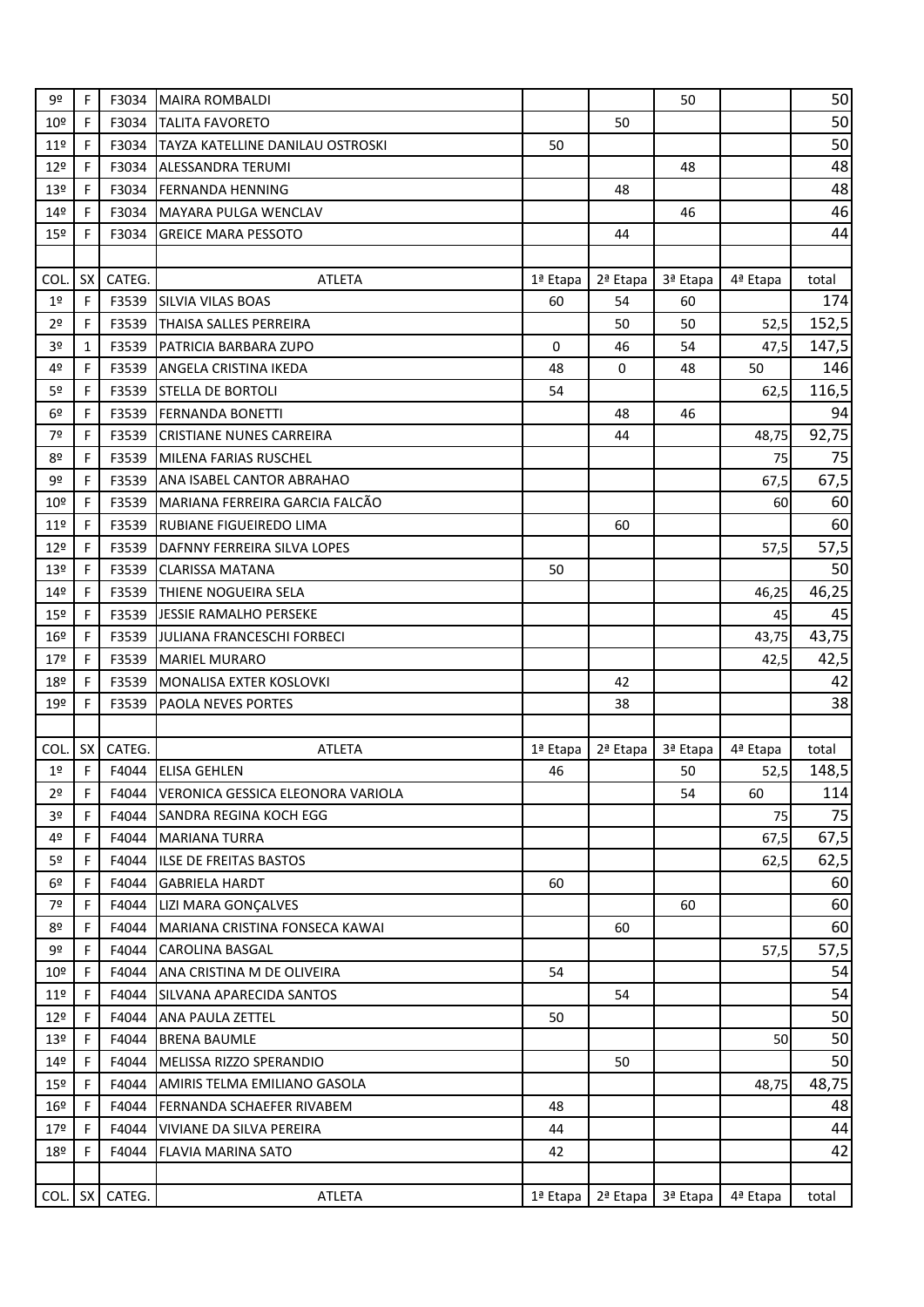| 1 <sup>°</sup>  | F         | F4549  | <b>IDENISE REGINA ALBERTON</b>                 |          | 50       | 54       | 60       | 164        |
|-----------------|-----------|--------|------------------------------------------------|----------|----------|----------|----------|------------|
| 2 <sup>o</sup>  | F         |        | <b>F4549 IMACELI ROLIM DE OLIVEIRA</b>         |          | 48       | 50       | 57,5     | 155,5      |
| 3 <sup>o</sup>  | F         | F4549  | <b>SILVANA APARECIDA SANTOS</b>                |          |          | 60       | 75       | 135        |
| 4º              | F         | F4549  | <b>SORAIA DE OLIVEIRA</b>                      |          | 60       |          | 67,5     | 127,5      |
| 5º              | F         | F4549  | <b>IFARIDA YATIYO OKUHARA</b>                  | 60       | 46       |          |          | 106        |
| 6 <sup>°</sup>  | F         | F4549  | <b>I</b> GERMENE MALLMANN                      |          |          |          | 62,5     | 62,5       |
| 7º              | F.        | F4549  | <b>HELENA PAVLICK MUNIZ</b>                    | 54       |          |          |          | 54         |
| 8º              | F         | F4549  | MARTANIA GRACIELLA XAVIER DE SANTANA           |          | 54       |          |          | 54         |
| 9º              | F         | F4549  | <b>CLARA KINUCO SAKATA TAKII</b>               |          |          |          | 52,5     | 52,5       |
| 10 <sup>°</sup> | F         | F4549  | <b>LISIANE BAHR</b>                            | 50       |          |          |          | 50         |
| 11 <sup>°</sup> | F.        | F4549  | <b>ADRIANA FROHLICH MERCADANTE</b>             | 48       |          |          |          | 48         |
|                 |           |        |                                                |          |          |          |          |            |
| COL.            | SX        | CATEG. | <b>ATLETA</b>                                  | 1ª Etapa | 2ª Etapa | 3ª Etapa | 4ª Etapa | total      |
| 1 <sup>°</sup>  | F         | F5054  | <b>I</b> CELINA AMARAL MACEDO M. MAYER         | 0        | 60       | 60       | 60       | 180        |
| 2 <sup>o</sup>  | F.        | F5054  | <b>CLAUDIA GUTIERREZ SANTANA</b>               | 48       | 54       | 54       |          | 156        |
| 3 <sup>o</sup>  | F.        | F5054  | MARIA CRISTINA GUARINELLO SILVA SIGWALT        |          |          |          | 75       | 75         |
| 4º              | F.        | F5054  | <b>ISABELLA FANAYA DE SOUSA</b>                |          |          |          | 67,5     | 67,5       |
| 5 <sup>o</sup>  | F         | F5054  | <b>VANESSA BRAGA COSTA</b>                     |          |          |          | 62,5     | 62,5       |
| 6 <sup>°</sup>  | F.        | F5054  | CECILIA IGNES BOLIVAR DE SÃO CLEMENTE BRANDAO  | 60       |          |          |          | 60         |
| 7º              | F         | F5054  | FATIMA MARGARETI DE SIQUEIRA                   | 54       |          |          |          | 54         |
|                 |           |        |                                                |          |          |          |          |            |
| COL.            | SX        | CATEG. | <b>ATLETA</b>                                  | 1ª Etapa | 2ª Etapa | 3ª Etapa | 4ª Etapa | total      |
| 1 <sup>°</sup>  | F         | F5559  | <b>ANA LUCIA RIBEIRO BORGES</b>                | 0        | 60       | 60       | 75       | 195        |
| 2 <sup>o</sup>  | F.        | F5559  | LAURA MISUE MATSUDA                            | 0        | 50       | 48       | 62,5     | 160,5      |
| 3º              | F         | F5559  | ISILMARA HIDEMI HIGA                           | 54       | 54       |          |          | 108        |
| 4º              | F.        | F5559  | MARCIA DENIZE GOMES MACHADO                    | 44       |          | 54       |          | 98         |
| 5º              | F         | F5559  | <b>ROSE MARY STUPAK</b>                        | 46       |          | 50       |          | 96         |
| 6 <sup>°</sup>  | F         | F5559  | NIZZA FELLUS DE SOUZA                          |          |          |          | 67,5     | 67,5       |
| 7º              | F.        | F5559  | ROSANGELA DIAS CALIXTO                         |          |          |          | 60       | 60         |
| 8º              | F         | F5559  | <b>IVANA MALCZEWSKI</b>                        |          |          |          | 57,5     | 57,5       |
| 9º              | F.        | F5559  | JOSELENA DE ALMEIDA TEIXEIRA                   | 50       |          |          |          | 50         |
| 10 <sup>°</sup> | F         | F5559  | JANILCE DOS SANTOS NEGRÃO MESSIAS              | 42       |          |          |          | 42         |
|                 |           |        |                                                |          |          |          |          |            |
| COL.            | SX I      | CATEG. | <b>ATLETA</b>                                  | 1ª Etapa | 2ª Etapa | 3ª Etapa | 4ª Etapa | total      |
| $1^{\sf o}$     | F         | F6064  | MARLI LUIZA SCUCIATTO PEREIRA                  | 60       |          |          | 75       | 135        |
| 2º              | F.        | F6064  | SÔNIA MARA STALL                               |          |          | 60       | 67,5     | 127,5      |
| 3 <sup>o</sup>  | F         | F6064  | LUCY AMELIA SALLES                             | 54       |          |          |          | 54         |
|                 |           |        |                                                |          |          |          |          |            |
| COL.            | <b>SX</b> | CATEG. | <b>ATLETA</b>                                  | 1ª Etapa | 2ª Etapa | 3ª Etapa | 4ª Etapa | total      |
| $1^{\sf o}$     | F         | F6569  | MARIA DE FATIMA RIBAS DALALIBERA               | 60       |          |          |          | 60         |
|                 |           |        |                                                |          |          |          |          |            |
|                 |           |        | 1,5km / 2,3km MASCULINO Categoria              |          |          |          |          |            |
|                 |           |        |                                                |          |          |          |          |            |
|                 | <b>SX</b> |        |                                                |          |          |          |          |            |
| COL.            |           | CATEG. | ATLETA<br>M1315 SERGIO FELIPE AGAR RIBAS PINTO | 1ª Etapa | 2ª Etapa | 3ª Etapa | 4ª Etapa | total      |
| 1 <sup>°</sup>  | M         |        |                                                |          | 50       | 54       | 75       | 179<br>120 |
| 2 <sup>o</sup>  | M         |        | M1315 GUILHERME DE ABREU ZIESEMER              |          | 60       | 60       |          |            |
| 3 <sup>o</sup>  | M         |        | M1315 LUIZ EDUARDO MICHALSKI MARTINS           |          |          |          | 67,5     | 67,5       |
| 4º              | M         |        | M1315 MANISH CHMIELEWSKI FURLAN                |          |          |          | 62,5     | 62,5       |
| 5º              | M         |        | M1315 DAVID EDUARDO DELGADO FERREIRA           | 60       |          |          |          | 60         |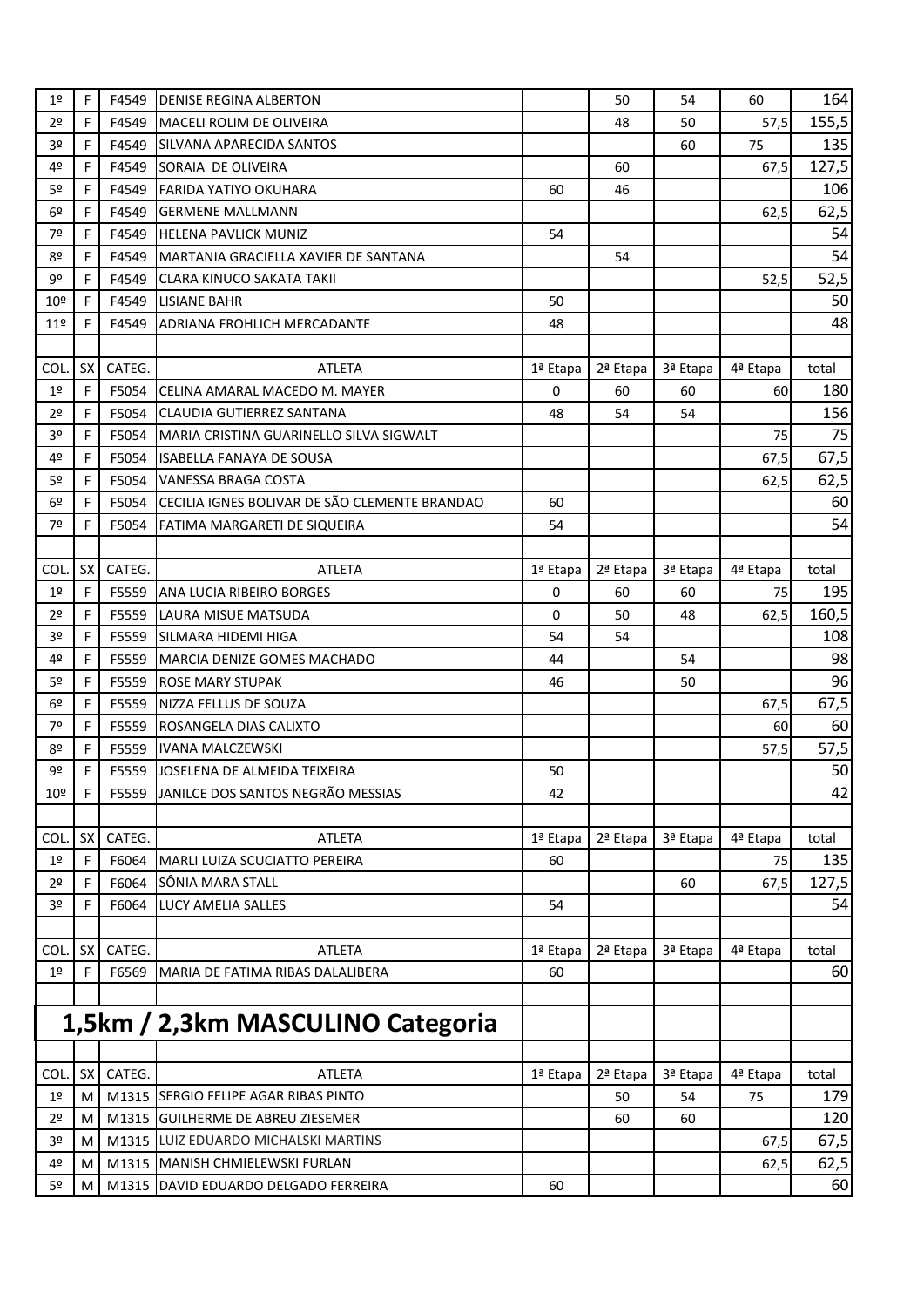| 6 <sup>°</sup>  | M         |        | M1315   FREDERICO ESMANHOTTO DUARTE    | 54       |          |          |          | 54    |
|-----------------|-----------|--------|----------------------------------------|----------|----------|----------|----------|-------|
| 7º              | M         |        | M1315 JOAO LUIZ TURRA ANGELOTTI        |          | 54       |          |          | 54    |
|                 |           |        |                                        |          |          |          |          |       |
| COL.            | <b>SX</b> | CATEG. | <b>ATLETA</b>                          | 1ª Etapa | 2ª Etapa | 3ª Etapa | 4ª Etapa | total |
| $1^{\sf o}$     | M         |        | M1619 JOAO VICTOR KUSMA DE SOUZA       | 54       | 50       | 60       |          | 164   |
| 2 <sup>o</sup>  | M         |        | M1619 DAVID ALISSON DE OLIVEIRA        | 60       | 60       |          |          | 120   |
| 3 <sup>o</sup>  | M         |        | M1619 VINICIUS BOTTURA FACHIN          |          |          |          | 75       | 75    |
| 4º              | M         |        | M1619 HENRIQUE LEITÃO                  |          |          |          | 67,5     | 67,5  |
| 5 <sup>o</sup>  | M         |        | M1619 NICHOLAS CABRAL                  |          | 54       |          |          | 54    |
| 6º              | M         |        | M1619 NATHAN FLAVIO RIBEIRO DE ARAUJO  | 50       |          |          |          | 50    |
| 7º              | M         |        | M1619 JOAO VICTOR GRENDEL              | 48       |          |          |          | 48    |
| 8º              | M         |        | M1619 NAVARRO RANGEL                   |          | 48       |          |          | 48    |
| 9º              | M         |        | M1619 GUSTAVO GIACOMOSSI MASS          | 46       |          |          |          | 46    |
| 10 <sup>°</sup> | M         |        | M1619 IAN CARLOS DERIGEN               |          | 46       |          |          | 46    |
| 11 <sup>°</sup> | M         | M1619  | <b>CARLOS EDUARDO PAULINO</b>          | 44       |          |          |          | 44    |
|                 |           |        |                                        |          |          |          |          |       |
| COL.            | SX        | CATEG. | <b>ATLETA</b>                          | 1ª Etapa | 2ª Etapa | 3ª Etapa | 4ª Etapa | total |
| 1 <sup>°</sup>  | M         |        | M2024 JHONATAN FORTINE MERETKO         |          | 60       |          |          | 60    |
| 2 <sup>o</sup>  | M         |        | M2024 LEONARDO DOMAKOSKI               | 60       |          |          |          | 60    |
| 3 <sup>o</sup>  | M         |        | M2024 MURILLO HENRIQUE GALVÃO DA SILVA |          |          | 60       |          | 60    |
|                 |           |        |                                        |          |          |          |          |       |
| COL.            | <b>SX</b> | CATEG. | <b>ATLETA</b>                          | 1ª Etapa | 2ª Etapa | 3ª Etapa | 4ª Etapa | total |
| 1 <sup>°</sup>  | M         |        | M2529 JEFERSON FERNANDES ALVES         | 60       | 50       |          |          | 110   |
| 2 <sup>o</sup>  | M         |        | M2529 ANDRE FELIPE DA SILVA            | 54       |          | 50       |          | 104   |
| 3 <sup>o</sup>  | M         |        | M2529 MIGUEL ANGELO JAREK              | 46       | 46       |          |          | 92    |
|                 |           |        |                                        |          |          |          |          |       |
|                 |           |        |                                        |          |          |          |          |       |
| 4º              | M         |        | M2529 TIAGO MIKUSKA                    | 44       | 44       |          |          | 88    |
| 5 <sup>o</sup>  | M         |        | M2529 LUCAS PALU                       |          |          | 60       |          | 60    |
| 6 <sup>°</sup>  | M         |        | M2529 ROMULO HAGI                      |          | 60       |          |          | 60    |
| 7º              | M         |        | M2529 GABRIEL MIGUEL PEREIRA           |          | 54       |          |          | 54    |
| 8º              | M         |        | M2529 RODOLFO LUIS HANAUER             |          |          | 54       |          | 54    |
| 9º              | M         |        | M2529 ROGERIO CORREA JR                | 50       |          |          |          | 50    |
| 10 <sup>°</sup> | M         |        | M2529 LEONARDO ANDRÉ DA SILVA RIBEIRO  | 48       |          |          |          |       |
| 11 <sup>°</sup> | M         |        | M2529 MURILO MOACIR BONATO             |          | 48       |          |          | 48    |
| 12 <sup>°</sup> | M         |        | M2529 RODRIGO CUNHA RIBAS              |          |          | 48       |          | 48    |
| 13º             | M         |        | M2529 GUSTAVO PERCEBON DE SOUZA        |          |          | 46       |          | 46    |
|                 |           |        |                                        |          |          |          |          | 48    |
| COL.            | SX        | CATEG. | <b>ATLETA</b>                          | 1ª Etapa | 2ª Etapa | 3ª Etapa | 4ª Etapa | total |
| 1 <sup>°</sup>  | M         |        | M3034 FILIPE FERNANDES BAPTISTA        | 0        | 60       | 60       | 60       | 180   |
| 2 <sup>o</sup>  | M         |        | M3034 ALEXANDRE SZABO                  | 0        | 54       | 54       | 57,5     | 165,5 |
| 3 <sup>o</sup>  | M         |        | M3034 TIAGO JUNIOR DOS SANTOS          |          | 50       | 46       | 50       | 146   |
| 4º              | M         |        | M3034 EVERSON RODRIGUES PEREIRA        | 60       |          |          | 67,5     | 127,5 |
| 5 <sup>o</sup>  | M         |        | M3034 RODRIGO DEMO                     | 38       |          | 39       | 40       | 117   |
| 6º              | M         |        | M3034 BRUNO GUSTAVO PARDO              |          |          | 48       | 48,75    | 96,75 |
| 7º              | M         |        | M3034 ROYGLER HARTMANN                 |          |          | 44       | 52,5     | 96,5  |
| 8º              | M         |        | M3034 FELIPE ALVES                     | 42       |          | 50       |          | 92    |
| 9º              | M         |        | M3034 MARCELO EDUARDO OSIECKI          |          |          | 40       | 47,5     | 87,5  |
| 10 <sup>°</sup> | M         |        | M3034 ANGELO LUIZ TORTATO              | 40       |          |          | 42,5     | 82,5  |
| 11 <sup>°</sup> | M         |        | M3034 TIAGO ALEXANDRE ROSSO            | 39       |          | 38       |          | 77    |
| 12 <sup>°</sup> | M         |        | M3034 ALEXANDRE MOSER SILVA            |          |          |          | 75       | 75    |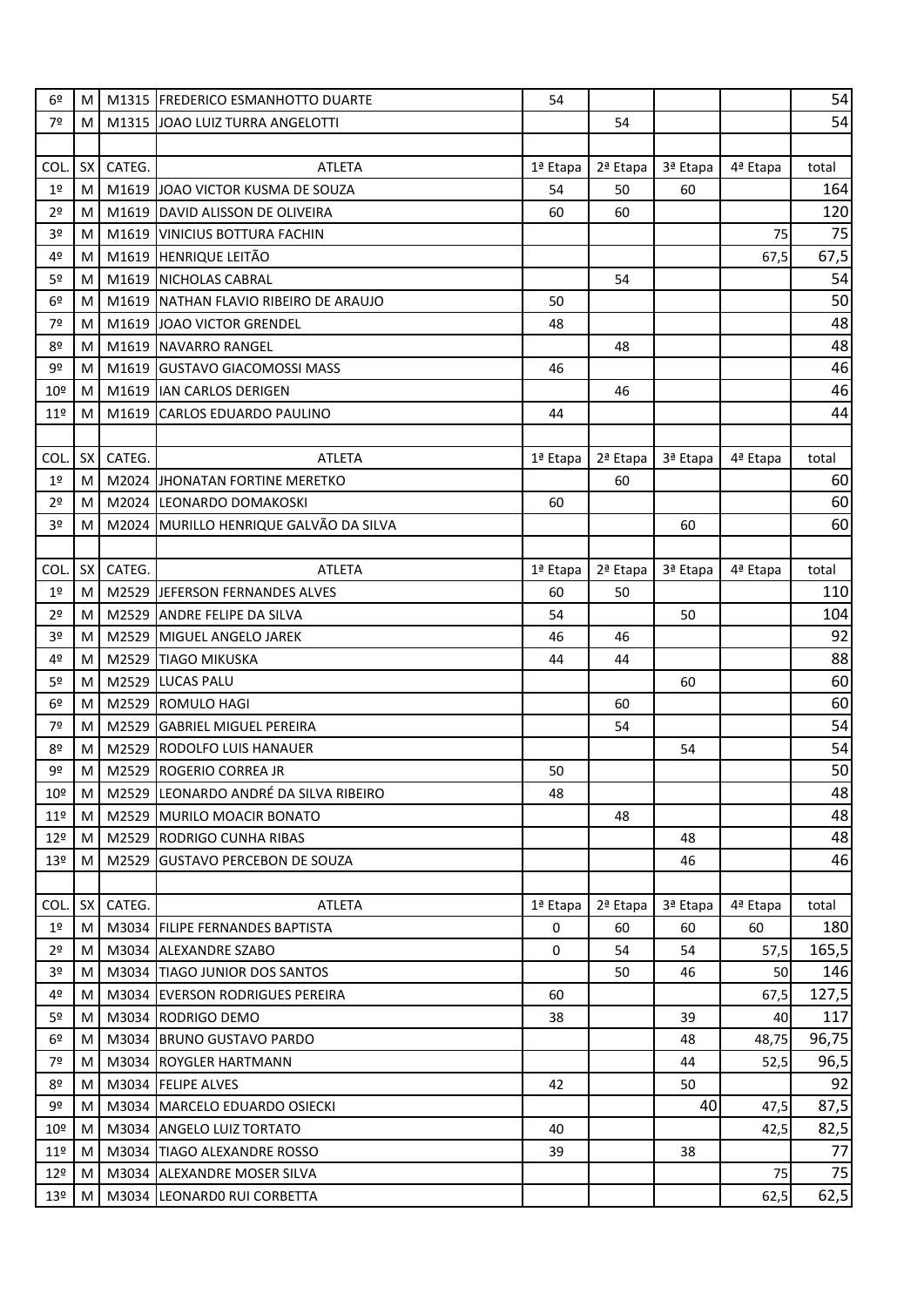| 14 <sup>°</sup> | M    |        | M3034 CLEVERSON MICOS DOS SANTOS         | 54       |          |          |          | 54     |
|-----------------|------|--------|------------------------------------------|----------|----------|----------|----------|--------|
| $15^{\circ}$    | M    |        | M3034 GIACOMO GUSTAVO WOSNIACKI          |          | 48       |          |          | 48     |
| 16º             | M    |        | M3034 FELIPE VIEIRA ALVES                |          |          |          | 46,25    | 46,25  |
| 17 <sup>°</sup> | M    |        | M3034 ALESSANDRO DIEGO MENDES            | 46       |          |          |          | 46     |
| 18º             | M    |        | M3034 WILLIAN BALABAM                    |          | 46       |          |          | 46     |
| 19º             | M    |        | M3034 LEANDRO BALABAN                    |          |          |          | 45       | 45     |
| 20º             | M    |        | M3034 EDUARDO JOSE AZEVEDO DE MORAIS     | 44       |          |          |          | 44     |
| 21°             | M    |        | M3034 LEONARDO BALABAM                   |          | 44       |          |          | 44     |
| 22º             | M    |        | M3034 LUIS EDUARDO ANDREATTA GOMES       |          |          |          | 43,75    | 43,75  |
| 23º             | M    |        | M3034 GEORGE HENRIQUE SANTOS MAIA        |          |          | 42       |          | 42     |
| 24º             | M    |        | M3034 EDSON IURK JR                      |          |          |          | 41,25    | 41,25  |
| 25º             | M    |        | M3034 LUIS HENRIQUE TIBURCIO FERRACINI   | 37       |          |          |          | 37     |
|                 |      |        |                                          |          |          |          |          |        |
| COL.            | SX I | CATEG. | <b>ATLETA</b>                            | 1ª Etapa | 2ª Etapa | 3ª Etapa | 4ª Etapa | total  |
| $1^{\sf o}$     | M    |        | M3539 CLAYTON REIKDAL                    | 60       | 60       |          | 75       | 195    |
| 2 <sup>o</sup>  | M    |        | M3539 MARCELO GRACZYK                    | 50       |          | 60       | 67,5     | 177,5  |
| 3 <sup>o</sup>  | M    |        | M3539 GUSTAVO DE OLIVEIRA BORGES MEISTER | 0        | 54       | 54       | 60       | 168    |
| 4º              | M    |        | M3539 PAULO HENRIQUE LOPES               |          | 48       | 44       | 52,5     | 144,5  |
| 5 <sup>o</sup>  | М    |        | M3539 DANIEL ALVES                       | 40       |          | 39       | 45       | 124    |
| 6 <sup>°</sup>  | M    |        | M3539 GIOVANI DAL CORTIVO                |          | 42       | 40       | 41,25    | 123,25 |
| 7º              | M    |        | M3539 MICHAEL COLODI                     |          |          | 48       | 57,5     | 105,5  |
| 8º              | M    |        | M3539   IVENS HENRIQUE HUBERT            |          | 46       |          | 50       | 96     |
| 9º              | M    |        | M3539 FABIO RODRIGO DE FREITAS           | 42       | 50       |          |          | 92     |
| 10 <sup>°</sup> | M    |        | M3539 ALEXANDRE SEBRAO SIEROTE           |          |          | 35       | 46,25    | 81,25  |
| 11 <sup>°</sup> | M    |        | M3539 ADRIANO HENRIQUE PINHEIRO          | 38       |          |          | 42,5     | 80,5   |
| 12 <sup>°</sup> | M    |        | M3539 GIOVANI GASPAR VIEIRA              | 37       |          | 42       |          | 79     |
| 13 <sup>°</sup> | M    |        | M3539 IAN GASPARIN                       |          |          |          | 62,5     | 62,5   |
| 14 <sup>°</sup> | M    |        | M3539 BERNARDO DE CASTRO WANDERLEY       | 54       |          |          |          | 54     |
| $15^{\circ}$    | M    |        | M3539 VINICIUS BASSO PRETI               |          |          | 50       |          | 50     |
| 16º             | M    |        | M3539 EDILASIO PABLO LIMA ROTA           |          |          |          | 48,75    | 48,75  |
| 179             | M    |        | M3539 ALESSANDRO DULEBA                  |          |          |          | 47,5     | 47,5   |
| 18º             | M    |        | M3539 DAYGLO MORO                        |          |          | 46       |          | 46     |
| 19º             | M    |        | M3539 THIAGO SOARES ABICHT               | 46       |          |          |          | 46     |
| 20º             | M    |        | M3539 EDUARDO ALEX BARROS DE OLIVEIRA    |          | 44       |          |          | 44     |
| 21°             | M    |        | M3539 LUIZ HENRIQUE SANTOS               | 44       |          |          |          | 44     |
| 22º             | M    |        | M3539 LEANDRO COSTA PEREIRA              |          |          |          | 43,75    | 43,75  |
| 23º             | M    |        | M3539 CLEYTON RODRIGO FUJITA             |          | 40       |          |          | 40     |
| 24º             | M    |        | M3539 DIEGO ALESSANDRO KLEMTZ            |          |          |          | 40       | 40     |
| 25º             | M    |        | M3539 BRUNO GONÇALVES OLIVEIRA           | 39       |          |          |          | 39     |
| $26^{\circ}$    | M    |        | M3539 JEAN KARLO STUHLER PINHA           |          | 39       |          |          | 39     |
| 279             | M    |        | M3539 HÉLVIO CEZAR KLASS                 |          |          |          | 38,75    | 38,75  |
| 28º             | M    |        | M3539 GILBERTO JOSÉ BASSANI PACHECO      |          |          | 38       |          | 38     |
| 29º             | M    |        | M3539 PABLO TALEVI                       |          | 38       |          |          | 38     |
| 30 <sup>°</sup> | M    |        | M3539 THIAGO AMHOF DE MACEDO             |          |          |          | 37,5     | 37,5   |
| 31 <sup>o</sup> | M    |        | M3539 RODRIGO GNOATTO AMARAL             |          |          | 37       |          | 37     |
| 32 <sup>o</sup> | M    |        | M3539 CARLOS MANOEL FILHO                |          |          | 36       |          | 36     |
| 33 <sup>°</sup> | M    |        | M3539 EDER OSTROSKI                      | 36       |          |          |          | 36     |
| 34º             | M    |        | M3539 DENIS MARCELO COSTA                | 35       |          |          |          | 35     |
| 35 <sup>o</sup> | M    |        | M3539 GILSON PROEN                       | 34       |          |          |          | 34     |
| 36 <sup>°</sup> | M    |        | M3539 JEFFERSSON DIAS                    |          |          | 34       |          | 34     |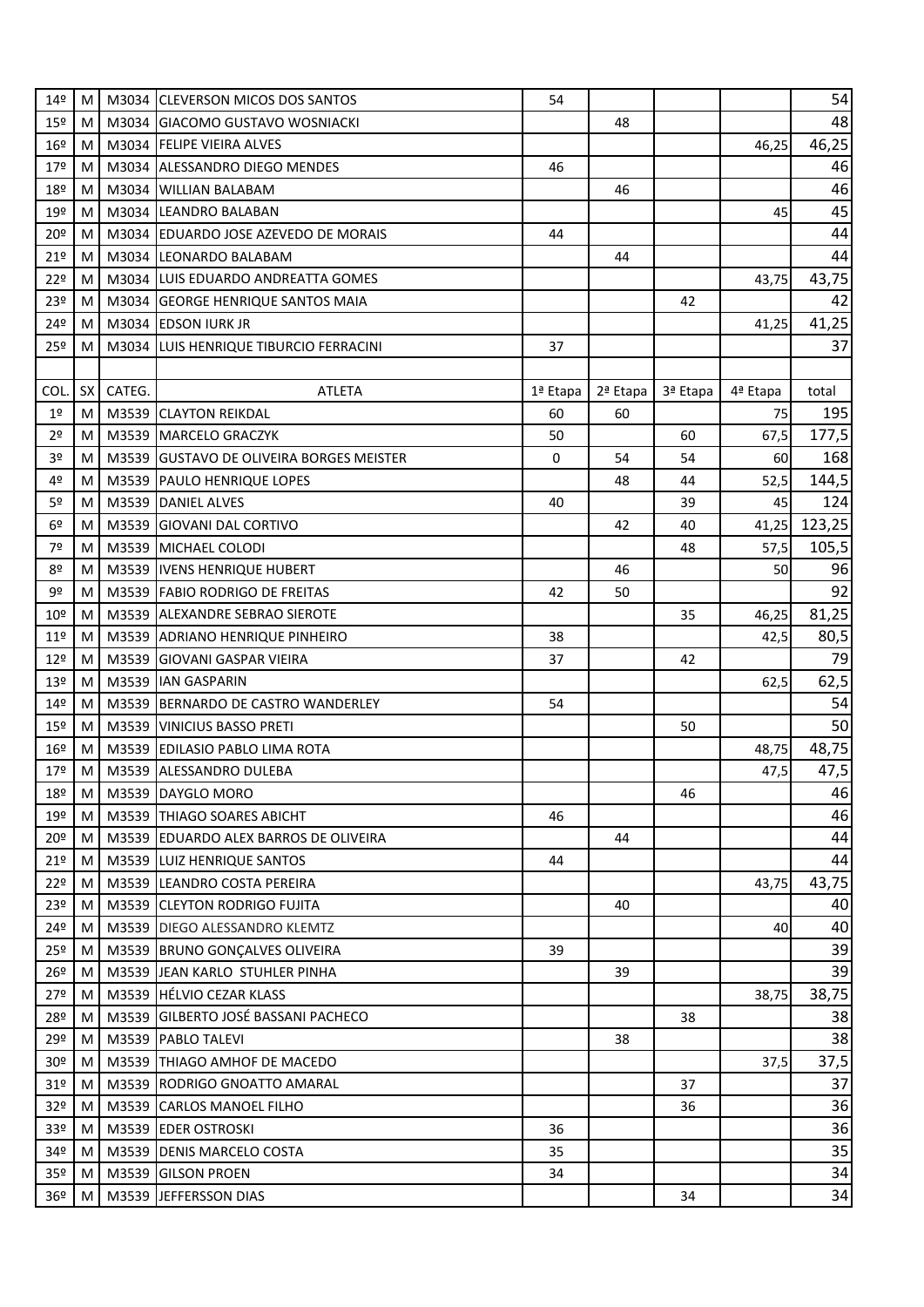| 37 <sup>°</sup> | M   |        | M3539 RENE MAURICIO PIEKARZIEWCZ       |            |          | 33       |          | 33     |
|-----------------|-----|--------|----------------------------------------|------------|----------|----------|----------|--------|
| 38º             | МI  |        | M3539 RODRIGO FRANÇA MARTINS           | 32         |          |          |          | 32     |
|                 |     |        |                                        |            |          |          |          |        |
| <b>COL</b>      | SX  | CATEG. | <b>ATLETA</b>                          | 1ª Etapa   | 2ª Etapa | 3ª Etapa | 4ª Etapa | total  |
| 1 <sup>°</sup>  | M   |        | M4044 RODRIGO ZARTH                    | 60         | 60       | 0        | 62,5     | 182,5  |
| 2 <sup>o</sup>  | M   |        | M4044 DAVID SCHNAID NETO               | 0          | 54       | 50       | 60       | 164    |
| 3 <sup>o</sup>  | M   |        | M4044 MARCOS MARCELO WATZKO            | 50         |          | 46       | 52,5     | 148,5  |
| 4º              | M   |        | M4044 MARCELO VELAZQUEZ                |            |          | 60       | 75       | 135    |
| 5 <sup>o</sup>  | M   |        | M4044 LUCIANO CARRASCO FALAVINHA SOUZA | 0          | 46       | 35       | 42,5     | 123,5  |
| 6 <sup>°</sup>  | M   |        | M4044 VICENTE PAULA XAVIER FILHO       | 34         | 42       |          | 41,25    | 117,25 |
| 7º              | M   |        | M4044 ANGELO COELHO RODRIGUES          | 31         |          | 38       | 43,75    | 112,75 |
| 8º              | M   | M4044  | <b>ANAXANDRE MITSUO ISE</b>            | 0          | 40       | 33       | 38,75    | 111,75 |
| 9º              | M   | M4044  | LUCIANO HOMAN                          | 46         |          |          | 48,75    | 94,75  |
| 10 <sup>°</sup> | M   |        | M4044 WILIAN BOLKENHAGEN               | 42         |          | 48       |          | 90     |
| 11 <sup>°</sup> | M   |        | M4044 MARIO PENTEADO JUNIOR            | 36         |          | 42       |          | 78     |
| 12º             | M   |        | M4044 SANDRO A P CAETANO               | 29         | 48       |          |          | 77     |
| 13º             | M   |        | M4044 RICARDO DE MATTOS PEREZ          |            |          | 36       | 37,5     | 73,5   |
| 14 <sup>°</sup> | M   |        | M4044 ANDRÉ PLÁCIDO                    | 33         |          | 37       |          | 70     |
| 15 <sup>o</sup> | M   |        | M4044 GABRIEL KIRCOLR FRAGOMENI        |            |          |          | 67,5     | 67,5   |
| $16^{\circ}$    | M   |        | M4044 RODRIGO TABORDA RIBAS            |            |          |          | 57,5     | 57,5   |
| 179             | M   |        | M4044 JEAN MARCELO DE ALMEIDA          |            | 50       |          |          | 50     |
| 18º             | M   |        | M4044 RAFAEL JOSÉ RODRIGUES            |            |          |          | 50       | 50     |
| 19º             | M   |        | M4044 OLAVO VIDAL CORREIA NETO         |            |          |          | 47,5     | 47,5   |
| $20^{\circ}$    | M   |        | M4044 RODRIGO GOBBO                    |            |          |          | 46,25    | 46,25  |
| 21°             | M   |        | M4044 CARLOS CESAR SENKO               |            |          |          | 45       | 45     |
| 22º             | M   |        | M4044 ALEXANDRE ALEXANDRINE            |            |          | 44       |          | 44     |
| 23º             | M   |        | M4044 FABIO BONETTI                    |            | 44       |          |          | 44     |
| 24º             | M   |        | M4044 JOSÉ RICARDO MIKOSZ              | 44         |          |          |          | 44     |
| 25º             | M   |        | M4044 ADRIANO VIANA DE MORAIS          |            |          |          | 40       | 40     |
| 26º             | M   |        | M4044 GERSON HATSCHBACH SOBRINHO       | 40         |          |          |          | 40     |
| 27º             | M   |        | M4044 REGINALDO SABINO DE SOUZA        |            |          | 40       |          | 40     |
| 28º             | M   |        | M4044 ATILA BROTTO REBULI              |            |          | 39       |          | 39     |
| 29º             | M   |        | M4044 LEANDRO BLOSS                    | 39         |          |          |          | 39     |
| 30 <sup>°</sup> | M I |        | M4044 JOSE SILVIO GORI FILHO           | 38         |          |          |          | 38     |
| 31 <sup>°</sup> | M   |        | M4044 GENEROSO HORNING MARTINS         | 37         |          |          |          | 37     |
| 32 <sup>o</sup> | M   |        | M4044 AMAURI DE OLIVEIRA               |            |          |          | 36,25    | 36,25  |
| 33 <sup>°</sup> | M   |        | M4044 FABIANO FRANCO DANIEL            | 35         |          |          |          | 35     |
| 34º             | M   |        | M4044 SIDIMAR DE MEDEIROS              |            |          |          | 35       | 35     |
| 35 <sup>o</sup> | M   |        | M4044 GILBERTO BIANCO                  |            |          | 34       |          | 34     |
| 36º             | M   |        | M4044 JOSE CARLOS BATISTA              |            |          |          | 33,75    | 33,75  |
| 37 <sup>°</sup> | M   |        | M4044 LUIS GUILHERME DA SILVA CARDOSO  |            |          |          | 32,5     | 32,5   |
| 38º             | M   |        | M4044 RODRIGO OTAVIO MATTANA           | 28         |          |          |          | 28     |
| 39 <sup>°</sup> | M   |        | M4044 CHRISTHIAN F DE SOUZA            | 27         |          |          |          | 27     |
| 40º             | M   |        | M4044 FABIO DE SOUZA DIAS              | 26         |          |          |          | 26     |
|                 |     |        |                                        |            |          |          |          |        |
| COL.            | SX  | CATEG. | ATLETA                                 | $1a$ Etapa | 2ª Etapa | 3ª Etapa | 4ª Etapa | total  |
| 1 <sup>°</sup>  | M   |        | M4549 MARCOS PARREIRA                  |            | 60       | 60       | 75       | 195    |
| 2 <sup>o</sup>  | M   |        | M4549 GUSTAVO TANIGUCHI                | 46         | 54       |          | 52,5     | 152,5  |
| 3 <sup>o</sup>  | M   |        | M4549 MARCOS RENATO SUDUL              | 0          | 48       | 46       | 47,5     | 141,5  |
| 4º              | M   | M4549  | ATILIO FORMAGIO NETO                   | 33         |          | 38       | 67,5     | 138,5  |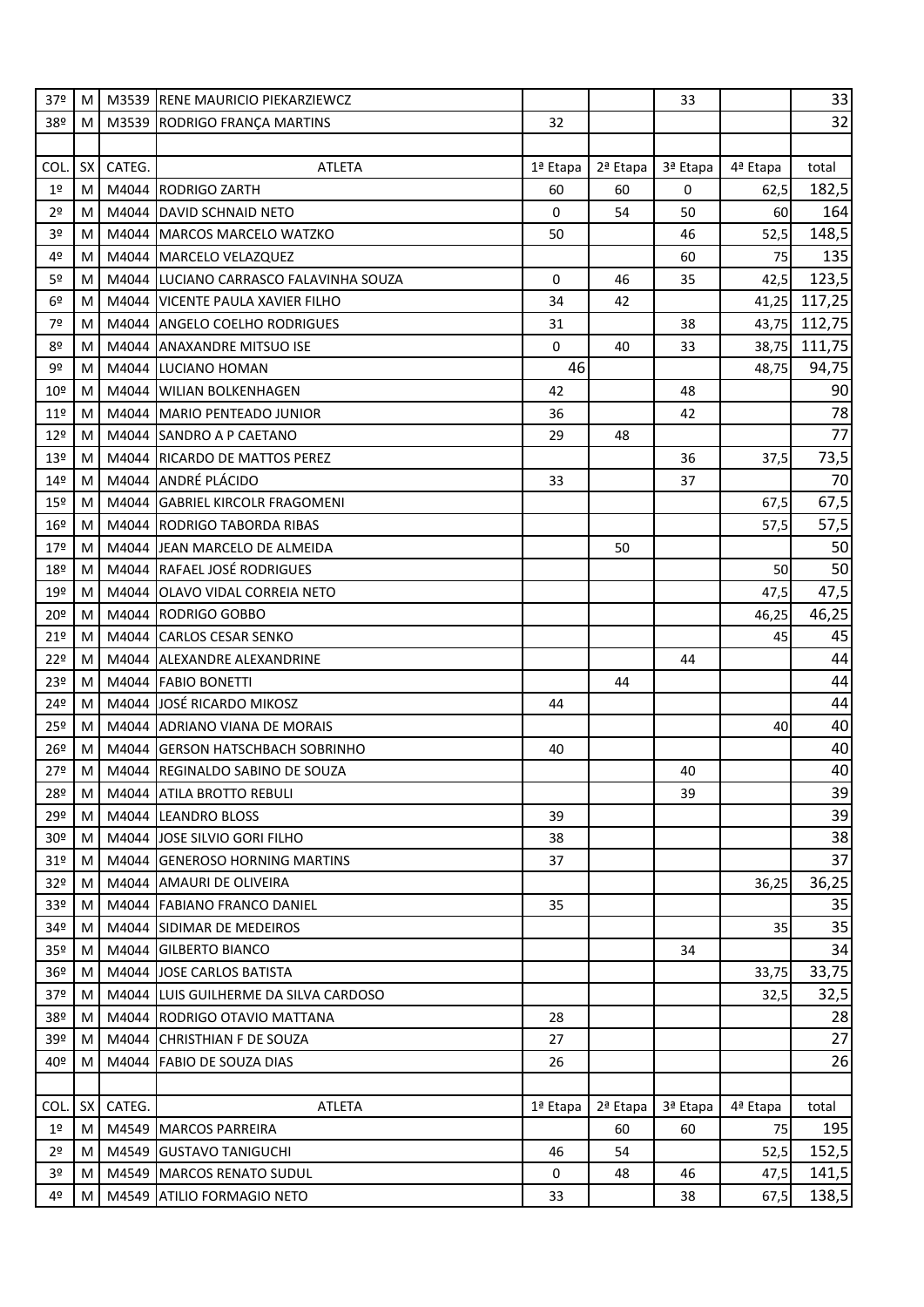| 5º              | M    |        | M4549 GERSON LUMA                         |          | 46       | 44       | 46,25    | 136,25         |
|-----------------|------|--------|-------------------------------------------|----------|----------|----------|----------|----------------|
| 6 <sup>°</sup>  | МI   |        | M4549 DENIS CORONIL                       | $\Omega$ | 44       | 42       | 45       | 131            |
| 7º              | M    |        | M4549 IVAIR ALVES                         | 37       |          | 39       | 43,75    | 119,75         |
| 8º              | M    |        | M4549 CARLOS LORGA                        | 48       |          |          | 60       | 108            |
| 9º              | M    |        | M4549 MARCELO ALEXANDRE BOMFIM SALES      | 50       |          | 48       |          | 98             |
| $10^{o}$        | M    |        | M4549 CLAUDIOMAR MISTRONGE                | 29       |          | 50       |          | 79             |
| 11 <sup>°</sup> | M    |        | M4549 MARCOS ANTONIO DO NASCIMENTO        |          |          | 36       | 38,75    | 74,75          |
| 12 <sup>°</sup> | M    |        | M4549 ARY ULLMANN JUNIOR                  | 30       |          | 37       |          | 67             |
| 13 <sup>°</sup> | M    |        | M4549 EDUARDO SOVIERZOSKI                 |          |          |          | 62,5     | 62,5           |
| 14º             | M    |        | M4549 GIANMARCO LUIZ                      | 60       |          |          |          | 60             |
| $15^{\circ}$    | M    |        | M4549 MARCIO LUIS MARUCCO                 |          |          |          | 57,5     | 57,5           |
| 16 <sup>°</sup> | M    |        | M4549 ALBERTO DOMINGOS DE ARAUJO          |          |          | 54       |          | 54             |
| 179             | M    |        | M4549 CESAR MATOS                         | 54       |          |          |          | 54             |
| 18º             | M    |        | M4549 CLAUDIO NEIVO SOUZA                 |          |          |          | 50       | 50             |
| 19º             | M    |        | M4549 ELEVIR DIONYSIO NETO                |          | 50       |          |          | 50             |
| 20º             | M    |        | M4549   PAULO SCHIBELOSKE                 |          |          |          | 48,75    | 48,75          |
| 21°             | M    |        | M4549 LUCAS DA SILVA RIBAS                | 44       |          |          |          | 44             |
| 22º             | M    |        | M4549 HAN SANG JU                         |          |          |          | 42,5     | 42,5           |
| 23º             | M    |        | M4549 MARCELO PEREIRA DA SILVA PICONI     |          |          |          | 41,25    | 41,25          |
| 24º             | M    |        | M4549 MARCIO JOSE ODEVAGEN                |          |          | 40       |          | 40             |
| 25º             | M    |        | M4549 CLAUDIO                             | 39       |          |          |          | 39             |
| 26 <sup>°</sup> | M    |        | M4549 GERSON LUIS DE LIMA KRIDE           | 38       |          |          |          | 38             |
| 27º             | M    |        | M4549 MARCELO ROSEMBACH RIBEIRO           | 36       |          |          |          | 36             |
| 28º             | M    |        | M4549 JEFERSON TADEU DE OLIVEIRA CUSINATO | 35       |          |          |          | 35             |
| 29º             | M    |        | M4549 EVERSON ROGERIO DA SILVA            | 34       |          |          |          | 34             |
| 30 <sup>o</sup> | M    |        | M4549 OTACILIO CARDOSO DUARTE FILHO       | 31       |          |          |          | 31             |
| 31 <sup>°</sup> | M    |        | M4549 WILSON CARLOS PASSOS                |          |          |          |          |                |
|                 |      |        |                                           |          |          |          |          |                |
| <b>COL</b>      | SX I | CATEG. | <b>ATLETA</b>                             | 1ª Etapa | 2ª Etapa | 3ª Etapa | 4ª Etapa | total          |
| $1^{\sf o}$     | M    |        | M5054 FABIO DA SILVA OLIVEIRA             | 0        | 60       | 54       | 60       | 174            |
| 2 <sup>o</sup>  | M    |        | M5054 EDNILSON DE OLIVEIRA                | 0        | 50       | 46       | 50       | 146            |
| 3 <sup>o</sup>  | M    |        | M5054 VALDIR PINATTI ARRUDA               |          | 46       | 44       | 47,5     | 137,5          |
| 4º              | M    |        | M5054 ALEXANDRE KIRILOS                   | 60       |          |          | 75       | 135            |
| 5 <sup>o</sup>  | M l  |        | M5054 ANSELMO I OLIVA                     |          | 44       | 38       | 45       | 127            |
| 6 <sup>°</sup>  | M    |        | M5054 ANTÔNIO DOARLEI ZADURSKI            | 42       |          | 42       | 41,25    | 125,25         |
| 7º              | M    |        | M5054 RONALDO CARLOS PANKIEVICZ           | 40       | 42       |          | 42,5     | 124,5          |
| 8º              | ΜI   |        | M5054 VALDECI PIASSON                     | 46       | 48       |          |          | 94             |
| 9º              | M    |        | M5054 SERGIO CHIESA                       |          |          |          | 67,5     | 67,5           |
| 10 <sup>°</sup> | МI   |        | M5054 MARCIO GOBBO COSTA                  |          |          |          | 62,5     | 62,5           |
| 11 <sup>°</sup> | M    |        | M5054 JOÃO ADALBERTO PEREIRA              |          |          | 60       |          | 60             |
| 12 <sup>°</sup> | МI   |        | M5054 THEODORO PERATELLO JUNIOR           |          |          |          | 57,5     | 57,5           |
| 13 <sup>°</sup> | МI   |        | M5054 ANDRE LUIZ NASIMOTO                 |          | 54       |          |          | 54             |
| 14 <sup>°</sup> | M    |        | M5054 PAULO GUIMARÃES                     | 54       |          |          |          | 54             |
| $15^{\circ}$    | M I  |        | M5054 PAULO DASSUNCAO ZANIOL              |          |          |          | 52,5     | 52,5           |
| $16^{\circ}$    | M    |        | M5054 ALBERTINO DE OLIVEIRA FILHO         |          |          | 50       |          | 50             |
| 179             | МI   |        | M5054 GILBERTO GUTHEIL LOPES DE ALMEIDA   |          |          |          | 48,75    | 48,75          |
| 18º             | МI   |        | M5054 MARCIO VALLE                        | 48       |          |          |          | 48             |
| 19º             | M    |        | M5054 MARCOS JOSÉ MANNALA                 |          |          | 48       |          | 48             |
| 20 <sup>o</sup> |      |        |                                           |          |          |          |          |                |
|                 | MI   |        | M5054 WAGNER SILVA DA ROCHA               |          |          |          | 46,25    | 46,25<br>43,75 |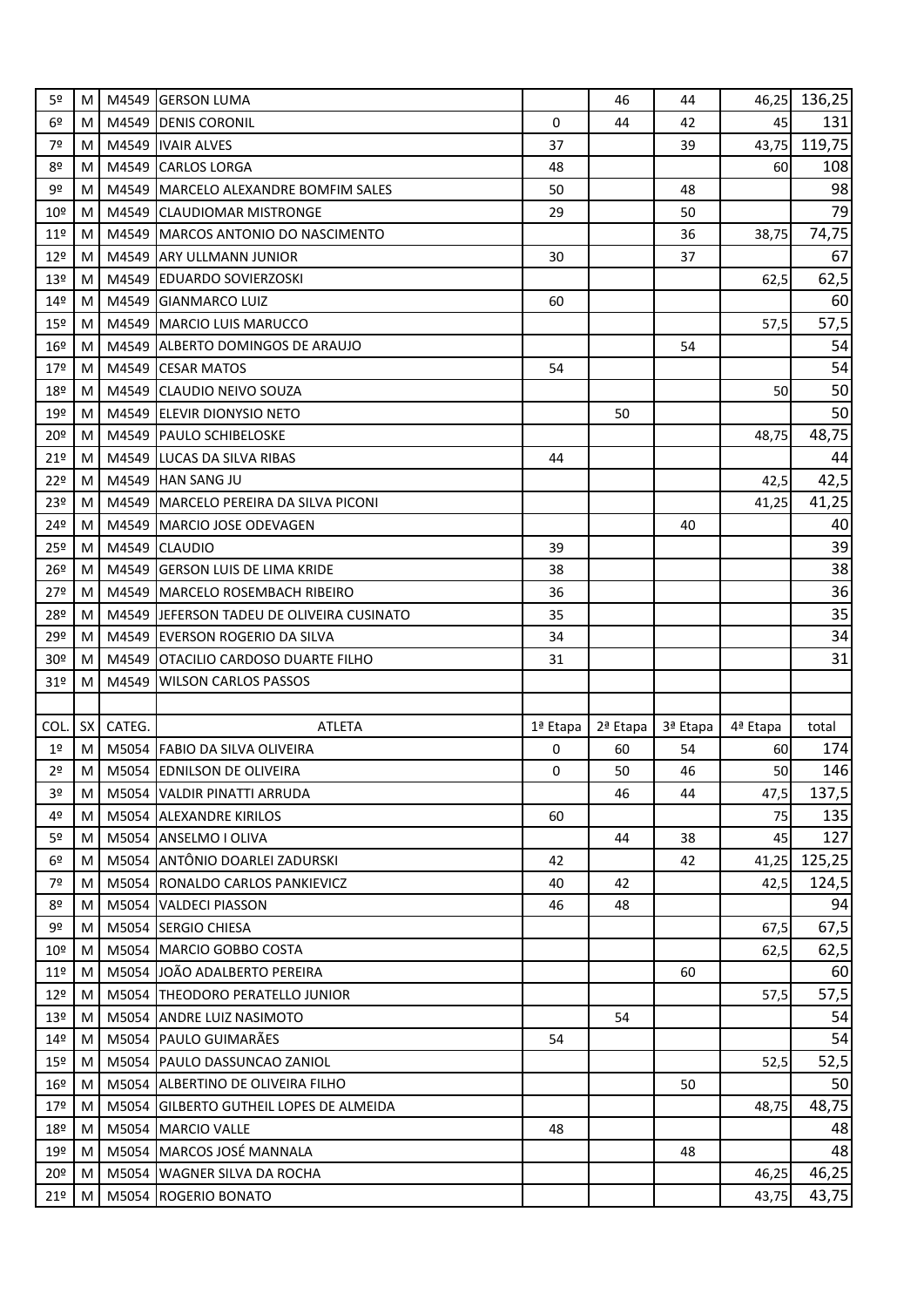| 22º             | M               |        | M5054 FRANCISCO JOSE AZEVEDO FREIRE       |          |          | 40       |          | 40    |
|-----------------|-----------------|--------|-------------------------------------------|----------|----------|----------|----------|-------|
| 23º             | МI              |        | M5054 GERSON SIKORA                       |          |          |          | 40       | 40    |
| 24º             | M               |        | M5054 MARCELO CARNEIRO                    |          |          | 39       |          | 39    |
| 25º             | M               |        | M5054 CLAIR SOARES                        |          |          |          | 38,75    | 38,75 |
|                 |                 |        |                                           |          |          |          |          |       |
| <b>COL</b>      | SX I            | CATEG. | <b>ATLETA</b>                             | 1ª Etapa | 2ª Etapa | 3ª Etapa | 4ª Etapa | total |
| 1 <sup>°</sup>  | M               |        | M5559 ROBERTO WAGNER ALVES FAUSTINO       | $\Omega$ | 60       | 54       | 62,5     | 176,5 |
| 2 <sup>o</sup>  | M               |        | M5559 MARCOS YUKIO SUGUINOSHITA           |          | 54       | 50       | 60       | 164   |
| 3º              | M               |        | M5559 DOUGLAS JOSÉ ANDRADE                |          |          | 44       | 52,5     | 96,5  |
| 4º              | M               |        | M5559 JOÃO MIGUEL DE SOUZA                |          |          | 46       | 47,5     | 93,5  |
| 5º              | M               |        | M5559 LUIS GERALDO GARCEZ DUARTE          |          |          |          | 75       | 75    |
| 6 <sup>°</sup>  | M               |        | M5559 SERGIO FERNANDO MONTENEGRO SILVA JR |          |          |          | 67,5     | 67,5  |
| 7º              | M               |        | M5559 LUIZ ALBERTO DE PAULA LENZ CESAR    |          |          | 60       |          | 60    |
| 8º              | M               |        | M5559 NILO MORISHITA                      | 60       |          |          |          | 60    |
| 9º              | M               |        | M5559 PAULO ROBERTO MOHR                  |          |          |          | 57,5     | 57,5  |
| 10º             | M               |        | M5559 PAULO AUGUSTO DE MORAES TRAVASSO    | 50       |          |          |          | 50    |
| 11 <sup>°</sup> | M               |        | M5559 RUBEM ANTONIO                       |          |          |          | 50       | 50    |
| 12°             | M               |        | M5559 JOAO CARLOS SILVA DOS SANTOS        |          |          |          | 48,75    | 48,75 |
| 13º             | M               |        | M5559 CARLOS EDUARDO BONAZZOLA RIBEIRO    |          |          | 48       |          | 48    |
| 14º             | M               |        | M5559 SAMUEL MACIEL SOARES                | 48       |          |          |          | 48    |
| 15 <sup>°</sup> | M               |        | M5559 JOAO AMAURI SOARES                  |          |          |          | 46,25    | 46,25 |
| 16 <sup>°</sup> | M               |        | M5559 MAURICIO JORDAN                     | 46       |          |          |          | 46    |
| 179             | M               |        | M5559 JOSE GUILHERME R JUNQUEIRA          | 44       |          |          |          | 44    |
| 18º             | M               |        | M5559 VALDIR CASSIOLATO                   | 42       |          |          |          | 42    |
| 19º             | M               |        | M5559 EDUARDO SACOMAN LONGO               | 40       |          |          |          | 40    |
| 20º             | M               |        | M5559 PAULO MAGNO NASIMOTO                | 39       |          |          |          | 39    |
| 21°             | M               |        | M5559 JOSÉ PEDRO SCOTT BARETA             | 38       |          |          |          | 38    |
|                 |                 |        |                                           |          |          |          |          |       |
| <b>COL</b>      | SX <sup>I</sup> | CATEG. | <b>ATLETA</b>                             | 1ª Etapa | 2ª Etapa | 3ª Etapa | 4ª Etapa | total |
| 1 <sup>°</sup>  | M               |        | M6064 JULIO CESAR DA SILVA                | 0        | 60       | 60       | 67,5     | 187,5 |
| 2 <sup>o</sup>  | M               |        | M6064 JORGE LUIZ MARIANO SANTOS           | 0        | 50       | 50       | 62,5     | 162,5 |
| 3 <sup>o</sup>  | M               |        | M6064 CARLOS ALBERTO FERNANDES DA SILVA   |          |          | 54       | 60       | 114   |
| 4º              | M               |        | M6064 GERALDO HENRIQUE SCHEFFER           | 54       | 54       |          |          | 108   |
| 5 <sup>o</sup>  | МI              |        | M6064 CARLOS ANDRE GUIMARAES PANGRACIO    |          |          |          | 75       | 75    |
| 6 <sup>°</sup>  | M               | M6064  | <b>GILSON BALIANA</b>                     | 60       |          |          |          | 60    |
| 7º              | M               |        | M6064 WALDEMIR RODRIGUES PEREIRA          | 48       |          |          |          | 48    |
| 8º              | M               |        | M6064 CARLOS DOS SANTOS MARCONDES         | 46       |          |          |          | 46    |
| 9º              | M               |        | M6064 MOACIR FAUST CORREA                 | 44       |          |          |          | 44    |
|                 |                 |        |                                           |          |          |          |          |       |
| COL.            | SX              | CATEG. | ATLETA                                    | 1ª Etapa | 2ª Etapa | 3ª Etapa | 4ª Etapa | total |
| 1 <sup>°</sup>  | M               |        | M6569 MILTON IDERIHA                      | 60       |          | 60       | 75       | 195   |
| 2 <sup>o</sup>  | МI              |        | M6569 LUIS AUGUSTO SANTOS                 | 54       |          | 54       | 67,5     | 175,5 |
| 3º              | M               |        | M6569 JOAO DAVI LOMBARDI                  | 48       | 54       |          |          | 102   |
| 4º              | M               |        | M6569 DANIEL OTT                          |          | 60       |          |          | 60    |
| 5 <sup>o</sup>  | M               |        | M6569 OCTAVIO MELLO MOTTA                 | 50       |          |          |          | 50    |
| 6 <sup>°</sup>  | M               |        | M6569 LUIZ AUGUSTO SANTOS                 |          |          |          |          |       |
|                 |                 |        |                                           |          |          |          |          |       |
| COL.            | <b>SX</b>       | CATEG. | ATLETA                                    | 1ª Etapa | 2ª Etapa | 3ª Etapa | 4ª Etapa | total |
| 1 <sup>°</sup>  | M               |        | M7099 ADENIR PREVEDELLO                   | 60       |          |          | 67,5     | 127,5 |
| 2 <sup>o</sup>  | M I             |        | M7099   PAULO HYPOLITO FRANCO DE OLIVEIRA |          |          |          | 75       | 75    |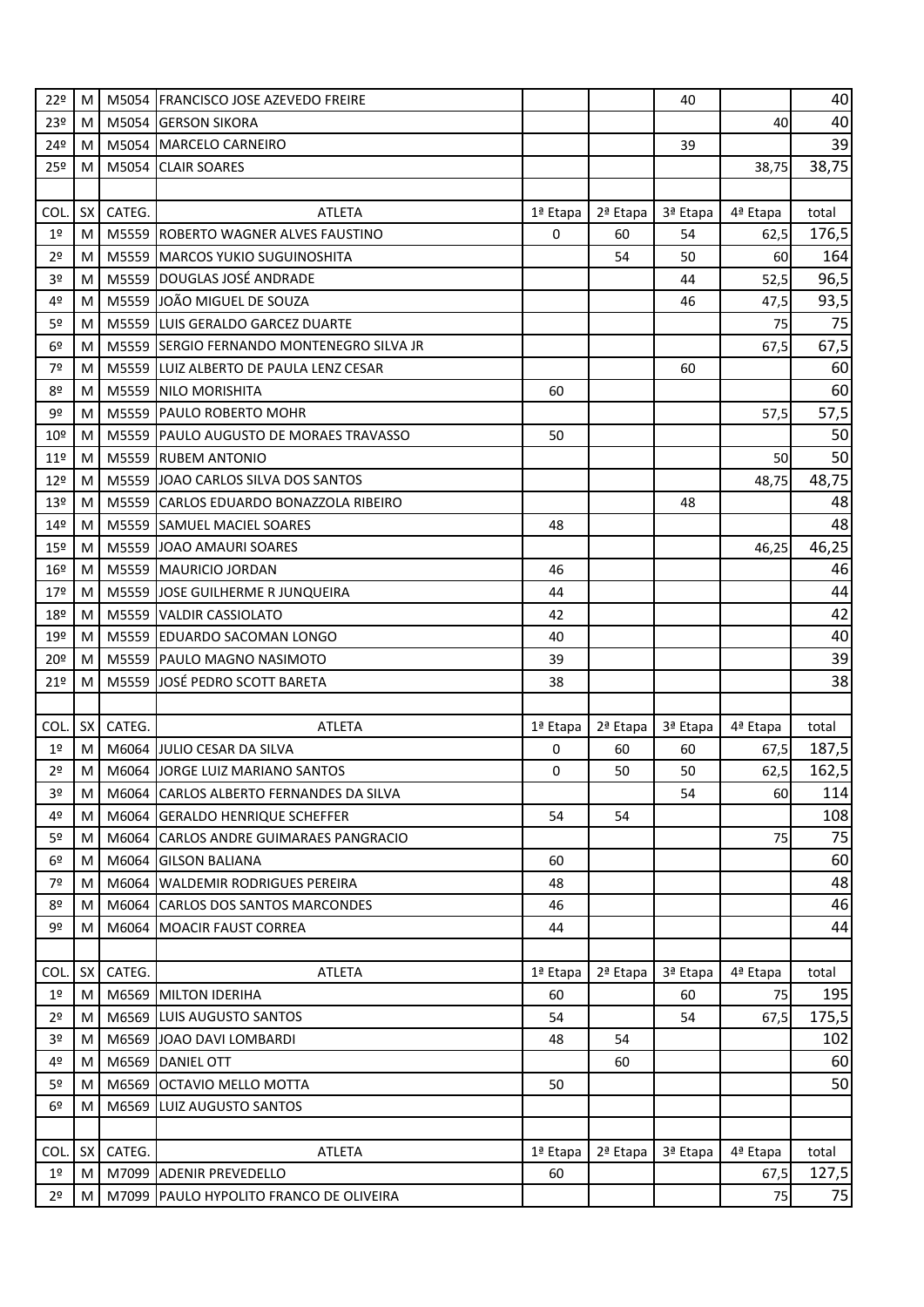| COL            | SX I | CATEG.     | <b>ATLETA</b>                      | 1ª Etapa | $2a$ Etapa | 3ª Etapa | 4ª Etapa | total |
|----------------|------|------------|------------------------------------|----------|------------|----------|----------|-------|
| 1 <sup>°</sup> | M    | <b>PNE</b> | IALEXANDRE PEREIRA DE SANTANA NETO | 0        | 60         | 60       | 75       | 195   |
| 2 <sup>0</sup> | M    | <b>PNE</b> | <b>JOSE VALCIR DE SOUSA</b>        | 33       | 50         | 54       |          | 137   |
| 3 <sup>o</sup> | M    | <b>PNE</b> | <b>ANDERSON ROSA DE MOURA</b>      | 42       | 54         |          |          | 96    |
| 4º             |      | <b>PNE</b> | <b>THAISE HELENA RODRIGUES</b>     |          |            | 50       |          | 50    |

|                 |                 |        | <b>750m MASCULINO GERAL</b>           |          |          |          |          |        |
|-----------------|-----------------|--------|---------------------------------------|----------|----------|----------|----------|--------|
|                 |                 |        |                                       |          |          |          |          |        |
| COL.            | SX <sup>I</sup> | CATEG. | <b>ATLETA</b>                         | 1ª Etapa | 2ª Etapa | 3ª Etapa | 4ª Etapa | total  |
| 1 <sup>°</sup>  | M               | M0099  | THIAGO MACEDO SEVERA                  | 0        | 48       | 50       | 45       | 143    |
| 2 <sup>o</sup>  | M               |        | M0099 PEDRO JORI FREITAS ARAUJO       | 44       |          | 42       | 36,25    | 122,25 |
| 3º              | M               |        | M0099 EDUMAR ROSSONI                  | 34       | 44       | 39       | 0        | 117    |
| 4º              | M               |        | M0099 AYRTON MACIEL                   |          |          | 54       | 60       | 114    |
| 5º              | M               |        | M0099 OSCAR LUZARDO                   | 48       |          | 48       |          | 96     |
| 6 <sup>°</sup>  | M               | M0099  | <b>VINICIUS DA SILVA COSTA</b>        | 42       |          |          | 50       | 92     |
| 7º              | M               |        | M0099 ROBERT RODRIGUES RIBEIRO        | 35       |          | 36       | 7,5      | 78,5   |
| 8º              | M               |        | M0099 HUGO NASCIMENTO REZENDE         | 11       | 40       | 25       | 0        | 76     |
| 9º              | M               |        | M0099 RICARDO CZELUSNIAK DA SILVA     |          |          |          | 75       | 75     |
| 10 <sup>°</sup> | M               |        | M0099 LEANDRO GUARIM CHIQUIM          | 26       | 46       |          |          | 72     |
| 11 <sup>°</sup> | M               |        | M0099 FABIO SCANDIAN                  |          |          |          | 67,5     | 67,5   |
| 12 <sup>°</sup> | M               | M0099  | <b>GUILHERME LEMERMEIER RODRIGUES</b> |          | 42       | 24       | 1,25     | 67,25  |
| 13º             | M               |        | M0099 HENRRIQUE MACHADO ALGAUER       |          |          | 38       | 28,75    | 66,75  |
| 14 <sup>°</sup> | M               |        | M0099 GUILHERME SARTORI HENDGES       |          |          |          | 62,5     | 62,5   |
| 15º             | M               |        | M0099 EDILSON BRIDAROLI               |          |          | 60       |          | 60     |
| 16º             | M               |        | M0099 HIRAN CARLOS GALLO              |          | 60       |          |          | 60     |
| 17 <sup>°</sup> | M               |        | M0099 JORGE KORGUT                    | 60       |          |          |          | 60     |
| 18º             | M               |        | M0099 IWAN MYKYTCZUK                  |          |          |          | 57,5     | 57,5   |
| 19º             | M               |        | M0099 ALEXANDRE JULIATO               | 57       |          |          |          | 57     |
| 20º             | M               |        | M0099 LUCIANO CASTILHO ASSUMPCAO      | 16       | 39       |          | 1,25     | 56,25  |
| 21º             | M               | M0099  | <b>GUSTAVO SILVÉRIO</b>               |          |          |          | 55       | 55     |
| 22 <sup>°</sup> | M               |        | M0099 AUGUSTO MASSONI BERNARDO DIAS   |          | 54       |          |          | 54     |
| 23º             | M               |        | M0099 IAN CARLOS DERINGER             | 54       |          |          |          | 54     |
| 24º             | M               |        | M0099 RAFAEL KUNS PAVELEGINI          |          |          |          | 52,5     | 52,5   |
| 25º             | M               |        | M0099 FELIPE SANTESTEBBAN JEDE        |          | 50       |          |          | 50     |
| 26º             | M               |        | M0099 GABRIEL LUDVIG LASKOS           | 50       |          |          |          | 50     |
| 27º             | M               |        | M0099 THIAGO RINALDIN THOMAZ          | 14       |          | 35       |          | 49     |
| 28º             | M               |        | M0099 MAYCOU TABALIPA ROSA            |          |          |          | 48,75    | 48,75  |
| 29º             | M               |        | M0099 LUCAS TESIMA FALCONE            |          |          |          | 47,5     | 47,5   |
| 30 <sup>°</sup> | M I             |        | M0099 ARTHUR H. FURTADO               |          |          |          | 46,25    | 46,25  |
| 31 <sup>°</sup> | M               | M0099  | LUIZ EDUARDO MICHALSKI MARTINS        |          |          | 46       |          | 46     |
| 32 <sup>o</sup> | M               |        | M0099 ROYGLER HARTMANN                | 46       |          |          |          | 46     |
| 33 <sup>°</sup> | M               |        | M0099 ALVARO STRAPASSON               | 32       |          |          | 13,75    | 45,75  |
| 34º             | M               |        | M0099 VINÍCIUS MIGUEL DOS SANTOS      |          |          | 44       |          | 44     |
| 35 <sup>o</sup> | M               |        | M0099 LUCAS BROD KARINI               |          |          |          | 43,75    | 43,75  |
| 36 <sup>°</sup> | M               | M0099  | LEONARDO NOVICKI NETO                 |          |          |          | 42,5     | 42,5   |
| 37 <sup>°</sup> | M               |        | M0099   FABIO MAGALHAES               |          |          |          | 41,25    | 41,25  |
| 38º             | M               | M0099  | <b>MAYCOU ROSA</b>                    |          |          | 40       |          | 40     |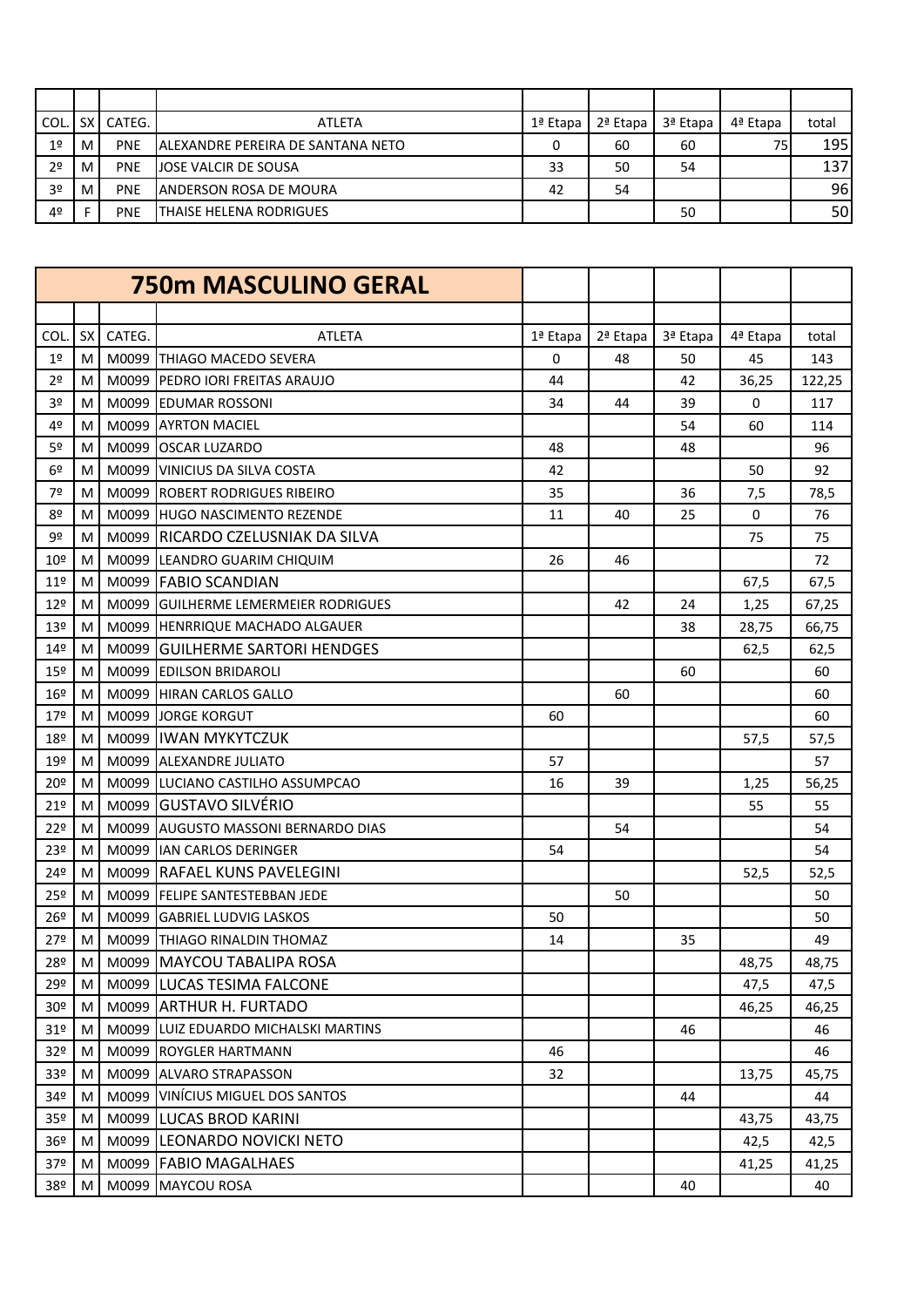| 39º             | м | M0099 VITOR AUGUSTO PINI                    |    |    | 40    | 40    |
|-----------------|---|---------------------------------------------|----|----|-------|-------|
| 40º             | M | M0099 DAVI DE SOUZA                         | 39 |    |       | 39    |
| 41º             | М | M0099 BRUNO DE BONA                         |    |    | 38,75 | 38,75 |
| 42º             | М | M0099 TIAGO COUTO ALVES                     | 38 |    |       | 38    |
| 43º             | м | M0099 NICOLAS ANTERO GOCOLNOUR              |    |    | 37,5  | 37,5  |
| 44º             | М | M0099 LUIZ GERALDO VITORINO DE SOUZA JUNIOR |    | 37 |       | 37    |
| 45º             | м | M0099 RAFAEL COSTA DE ARAUJO                | 37 |    |       | 37    |
| 46º             | М | M0099 ANDRÉ ALVES                           | 36 |    |       | 36    |
| 47º             | М | M0099 MARCOS ANTONIO DA COSTA FRANCO        |    |    | 35    | 35    |
| 48º             | M | M0099 ROSINEI HENRIQUE BOLONHEZI            |    | 34 |       | 34    |
| 49º             | М | M0099 WILLIAN DE ALMEIDA                    |    |    | 33,75 | 33,75 |
| 50º             | M | M0099 MIGUEL SOUZA CUSINATO                 | 33 |    |       | 33    |
| 51 <sup>°</sup> | М | M0099 RODRIGO SCHNEIDER                     |    | 33 |       | 33    |
| 52º             | М | M0099 FABIANO O. SCHMIDT                    |    |    | 32,5  | 32,5  |
| 53º             | M | M0099 GIOVANNI PASA                         |    | 32 |       | 32    |
| 54º             | М | M0099 ESTEVAO CORREIA DA SILVA              | 31 |    |       | 31    |
| 55º             | M | M0099 MARCELO RIBEIRO PINTO                 |    | 31 |       | 31    |
| 56º             | М | M0099 CLAIR GARCIA SOARES                   | 30 |    |       | 30    |
| 57º             | м | M0099 NERILDO LUIZ ULBRICH                  |    | 30 |       | 30    |
| 58º             | M | M0099 RHENYO AUGUSTO BASTOS MONTEIRO        |    |    | 30    | 30    |
| 59º             | М | M0099 JONATHAN ENGEL                        |    | 29 |       | 29    |
| 60º             | м | M0099 LUCAS FERNANDO BOTINI                 |    | 28 |       | 28    |
| 61º             | М | M0099 JEFFERSSON DIAS                       |    |    | 27,5  | 27,5  |
| 62°             | м | M0099 EWERTON                               | 27 |    |       | 27    |
| 63º             | M | M0099 MARCOS HAMM                           |    |    | 26,25 | 26,25 |
| 64º             | М | M0099 PAULO ADRIANO ROSA                    |    | 26 |       | 26    |
| 65º             | М | M0099 ARTHUR PEREIRA MORER                  | 25 |    |       | 25    |
| 66º             | M | M0099 MATHEUS V. TEREZIN                    |    |    | 25    | 25    |
| 67º             | м | M0099 MARCO AURÉLIO CARLESSO                |    | 23 | 1,25  | 24,25 |
| 68º             | M | M0099 ANDRE STROPARO DYNIEWICZ              | 24 |    |       | 24    |
| 69º             | м | M0099 EDUARDO G. SALLES                     |    |    | 23,75 | 23,75 |
| 70º             | M | M0099 PAULO GUIMARAES                       | 23 |    |       | 23    |
| 71º             | M | M0099 EDGAR GRZRLKOVSKI                     |    |    | 22,5  | 22,5  |
| 72º             | M | M0099 LUIZ DAVID CARDOSO DE ARRUDA          |    | 22 |       | 22    |
| 73º             | M | M0099 MARCO ANTONIO ANGELO LEVIEN JUNIOR    | 22 |    |       | 22    |
| 74º             | М | M0099 LUCAS GOUVEIA LAFRAIA                 |    |    | 21,25 | 21,25 |
| 75º             | M | M0099 GUSTAVO PERCEBON DE SOUZA             | 21 |    |       | 21    |
| 76º             | М | M0099 VITOR DOS SANTOS TORRES               |    | 21 |       | 21    |
| 77º             | M | M0099 ISAAC FISCHER GONÇALVES               |    | 20 |       | 20    |
| 78º             | M | M0099 JOÃO VICTOR DE ANDRADE NOVENTA        | 20 |    |       | 20    |
| 79º             | М | M0099 LUIS HENRIQUE ECOLRMANN               |    |    | 20    | 20    |
| 80º             | м | M0099 FULVIO CESAR DANTAS                   |    | 19 |       | 19    |
| 81°             | M | M0099 PABLO OTAVIO PAVLOSKI TAVELI          | 19 |    |       | 19    |
| 82º             | M | M0099 ALESANDRO AUGUSTAVICIUS               |    |    | 18,75 | 18,75 |
| 83º             | M | M0099 ANDERSON MARKS                        | 18 |    |       | 18    |
| 84º             | М | M0099 LUIZ CARLOS PEREIRA DA CUNHA FILHO    |    | 18 |       | 18    |
| 85º             | м | M0099 PEDRO HENRIQUE XAVIER MEDEIROS        |    |    | 17,5  | 17,5  |
| 86º             | М | M0099 EVERTON FERRARINI                     | 17 |    |       | 17    |
| 87º             | M | M0099 ADONAI MEDEIROS                       |    |    | 16,25 | 16,25 |
| 88º             | M | M0099 JOAO BRAZ GROCHOKI                    | 15 |    |       | 15    |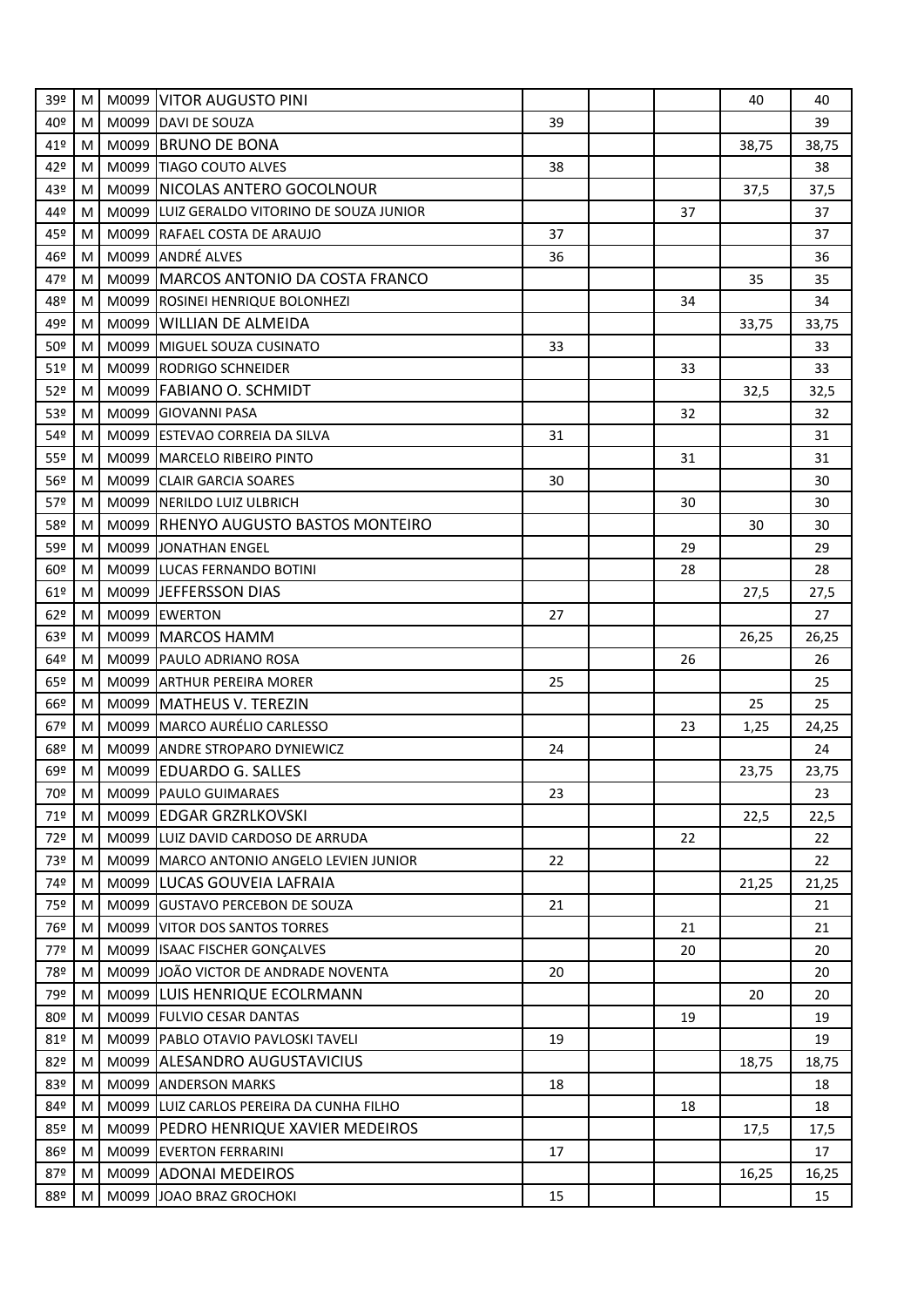| 89º                | M   |       | M0099 RICARDO SILVERIO VAZ              |    |  | 15    | 15    |
|--------------------|-----|-------|-----------------------------------------|----|--|-------|-------|
| 90º                | M   |       | M0099 JEFERSON LUIS DE MATOS            | 13 |  |       | 13    |
| 91º                | М   |       | M0099 GUSTAVO DE ALMEIDA KOVALISKI      |    |  | 12,5  | 12,5  |
| 92 <sup>°</sup>    | M   |       | M0099 RAFAEL RENE PEREIRA TARA          | 12 |  |       | 12    |
| 93º                | M   | M0099 | JONATHAN MIKAEL LEBEBIEFF               |    |  | 11,25 | 11,25 |
| 94º                | M   |       | M0099 EVERTON RODRIGUES PASSOS          | 10 |  |       | 10    |
| 95º                | M   |       | M0099 TIAGO ALEXANDRE ROSSO             |    |  | 10    | 10    |
| 96º                | М   |       | M0099 JJOSE LUIZ KOLISKI                |    |  | 8,75  | 8,75  |
| 97º                | M   |       | M0099 LEANDRO MEDEIROS ALMEIDA          |    |  | 6,25  | 6,25  |
| 98º                | M   |       | M0099 JJOÃO PEDRO MURBACK WIEDMER       |    |  | 5.    | 5     |
| 99º                | M   |       | M0099 MARIVALDO ALVES COSTA             |    |  | 3,75  | 3,75  |
| 100º               | M   |       | M0099 EVANDRO PAZADA DE OLIVEIRA        |    |  | 2,5   | 2,5   |
| 101º               | M   |       | M0099 ALFREDO CARLOS GUERRERO           |    |  | 1,25  | 1,25  |
| 102º M             |     |       | M0099 AMAURI BISPO DE OLIVEIRA          |    |  | 1,25  | 1,25  |
| 103º M             |     |       | M0099 ANDERSON LUCAS DA SILVA           |    |  | 1,25  | 1,25  |
| 104º               | M   |       | M0099 ARTHUR LONGARES                   |    |  | 1,25  | 1,25  |
| 105º               | M   |       | M0099 ARTUR DE MEIRA DESLANDES DE SOUZA |    |  | 1,25  | 1,25  |
| 106º               | M   |       | M0099 CARLOS ROBERTO GONCALVES          |    |  | 1,25  | 1,25  |
| 107º M             |     |       | M0099 CLEBER SANTOS HIRYE               |    |  | 1,25  | 1,25  |
| 108º M             |     |       | M0099 DIRCEU MARINHO FACHIN             |    |  | 1,25  | 1,25  |
| 109º               | M   |       | M0099 ERNANI JOÃO DE OLIVEIRA           |    |  | 1,25  | 1,25  |
| 110º               | M   |       | M0099 FERNANDO NUNES OLIVEIRA           |    |  | 1,25  | 1,25  |
| $111°$ M           |     |       | M0099 FRANCIS WAGNER FERREIRA           |    |  | 1,25  | 1,25  |
| 112º M             |     |       | M0099 GEISON TADEU VENDRAMIN            |    |  | 1,25  | 1,25  |
| $113°$ M           |     |       | M0099 JAIME MICOLVIZ                    |    |  | 1,25  | 1,25  |
| 114º               | M   |       | M0099 JARCI CONSTANTE                   |    |  | 1,25  | 1,25  |
| 115º               | l M |       | M0099 JOHNY WINTER                      |    |  | 1,25  | 1,25  |
| 116º               | M   |       | M0099 JJOSE EDGAR DE MELO               |    |  | 1,25  | 1,25  |
| 117º M             |     |       | M0099 KAUA KEPPERS KREIA                |    |  | 1,25  | 1,25  |
| 118º               | M   |       | M0099 LEONARDO HOLSBACH BELTRAME        |    |  | 1,25  | 1,25  |
| 119º               | M   |       | M0099 LUIZ GUILHERME SELLA RIBAS        |    |  | 1,25  | 1,25  |
| 120 <sup>o</sup> M |     |       | M0099 LUIZ HENRIQUEFORTES BRAGA         |    |  | 1,25  | 1,25  |
| $121^{\circ}$ M    |     |       | M0099 MARCEL MORENO MERHY FERREIRA      |    |  | 1,25  | 1,25  |
| 122º M             |     |       | M0099 IMARCOS AFONSO ZANON              |    |  | 1,25  | 1,25  |
| 123º               | M   |       | M0099 MARIO LUIZ PEREIRA                |    |  | 1,25  | 1,25  |
| 124º               | M   |       | M0099 MICHAEL ANDRE ZAZULA              |    |  | 1,25  | 1,25  |
| 125º M             |     |       | M0099   PAULO VICENTE LONGARES          |    |  | 1,25  | 1,25  |
| 126º               | M   |       | M0099 PERICLES ANTONIO BARBOSA PINTO    |    |  | 1,25  | 1,25  |
| 127º M             |     |       | M0099 RAFHAEL ALVES DA SILVA            |    |  | 1,25  | 1,25  |
| 128º               | M   |       | M0099 SANDRO ENGLER BOCON               |    |  | 1,25  | 1,25  |
| 129º               | M   |       | M0099 SELESTINO KREIA JUNIOR            |    |  | 1,25  | 1,25  |
| 130 <sup>o</sup> M |     |       | M0099 SERGIO BOFF DA SILVA              |    |  | 1,25  | 1,25  |
| 131º               | M   |       | M0099 SIDICLEI CUNHA DE CASTRO          |    |  | 1,25  | 1,25  |
| 132º M             |     |       | M0099 THIAGO SPEZIA                     |    |  | 1,25  | 1,25  |
| 133º M             |     | M0099 | <b>VICTOR SPADOTTO</b>                  |    |  | 1,25  | 1,25  |
| 134º               | M   | M0099 | VITOR AUGUSTO BAZZO FAGUNDES            |    |  | 1,25  | 1,25  |

| <b>750m FEMININO GERAL</b> |  |  |  |
|----------------------------|--|--|--|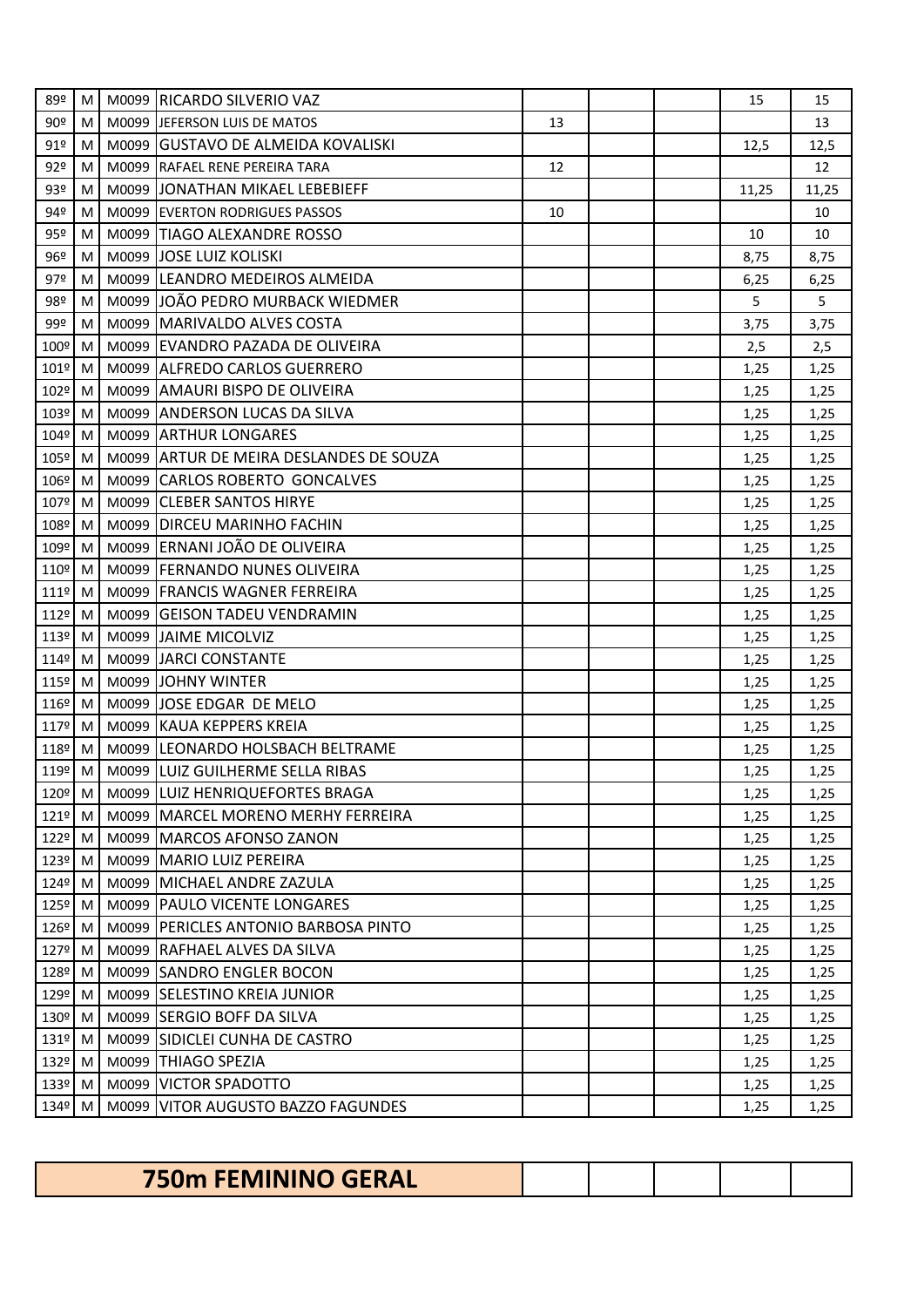| COL.            | <b>SX</b>   | CATEG. | <b>ATLETA</b>                       | 1ª Etapa    | 2ª Etapa |    | 3ª Etapa 4ª Etapa | <b>PONT</b> |
|-----------------|-------------|--------|-------------------------------------|-------------|----------|----|-------------------|-------------|
| 1 <sup>°</sup>  | F           | F0099  | LUANA LUIZA ROSSONI                 | 0           | 60       | 60 | 57,5              | 177,5       |
| 2 <sup>o</sup>  | F.          | F0099  | LUANA ODEVAGEN MICHALISZYN          | $\mathbf 0$ | 54       | 54 | 55                | 163         |
| 3 <sup>o</sup>  | F.          | F0099  | <b>IMANOELA PIZZAMIGLIO</b>         | 40          | 50       | 44 | 0                 | 134         |
| 4º              | F           | F0099  | ANDREIA DOS SANTOS DAMACENO         | 28          | 40       | 35 | 0                 | 103         |
| 5 <sup>o</sup>  | F           | F0099  | <b>ANNE KAROLINE GROTH</b>          | 33          | 44       | 26 | 0                 | 103         |
| 6 <sup>°</sup>  | F           | F0099  | <b>CAROLINA GOMES GONCALVES</b>     | 27          | 46       | 27 |                   | 100         |
| 7º              | F           | F0099  | <b>ANA PAULA ZUNINO</b>             |             |          | 48 | 46,25             | 94,25       |
| 80              | F           | F0099  | ALESSANDRA REDUA LEONARDECZ ROSSO   | 32          |          | 34 | 26,25             | 92,25       |
| 9º              | F           | F0099  | <b>IMAIARA A. LAZZAROTTO</b>        |             |          | 46 | 42,5              | 88,5        |
| 11 <sup>°</sup> | F.          | F0099  | <b>ANDREA RODACKI</b>               |             |          |    | 75                | 75          |
| 10 <sup>°</sup> | F           | F0099  | LAURA CHRISTIANO GORSKI             |             |          | 40 | 35                | 75          |
| 12 <sup>°</sup> | F.          | F0099  | LUCIANE LEIRIA TANIGUCHI            | 24          | 42       |    | 8,75              | 74,75       |
| 13 <sup>°</sup> | F           | F0099  | LUANA DOLATTO                       | 29          |          | 20 | 22,5              | 71,5        |
| 14º             | F           | F0099  | MARTINA BERGERSON RAMALHO           |             |          |    | 67,5              | 67,5        |
| 15 <sup>o</sup> | F.          | F0099  | <b>JULIA LOCOMAN</b>                |             |          |    | 62,5              | 62,5        |
| $16^{\circ}$    | F.          | F0099  | <b>BEATRIZ NASCIMENTO DANIEL</b>    | 60          |          |    |                   | 60          |
| 17 <sup>°</sup> | F.          | F0099  | EDUARDA SANT'ANNA PEREIRA           |             |          |    | 60                | 60          |
| 18º             | F           | F0099  | YASMIN VIELGOSZ DE ABREU            |             |          |    | 52,5              | 52,5        |
| 19º             | F           | F0099  | BEATRIZ MAFRA PEREIRA DA SILVA      |             |          |    | 50                | 50          |
| 20º             | $\mathsf F$ | F0099  | CATARINA APARECIDA DOS SANTOS LOPES |             |          | 50 |                   | 50          |
| 21°             | F.          | F0099  | <b>ANDREIA ALINE</b>                |             |          |    | 48,75             | 48,75       |
| 22 <sup>°</sup> | F.          | F0099  | <b>ANIELE MARIANO</b>               |             | 48       |    |                   | 48          |
| 23º             | F           | F0099  | <b>CAMILLI BONIN</b>                | 48          |          |    |                   | 48          |
| 24º             | F           | F0099  | MILENE ANDREA FONTANA               |             |          |    | 47,5              | 47,5        |
| 25º             | $\mathsf F$ | F0099  | <b>CAMILA ROSA</b>                  | 46          |          |    |                   | 46          |
| 26º             | F.          | F0099  | ARIANE GONCALVES MANGUEIRA          | 34          |          |    | 11,25             | 45,25       |
| 27 <sup>°</sup> | F.          | F0099  | <b>NANCY FRAGONI</b>                |             |          |    | 45                | 45          |
| 28º             | F           | F0099  | PRISCILLA PEDRAL DE SÁ              | 44          |          |    |                   | 44          |
| 29º             | F           | F0099  | <b>CARLA GORTZ PANKRATZ</b>         |             |          |    | 43,75             | 43,75       |
| 30º             | F           | F0099  | CAMILA FERREIRA LIMA                | 42          |          |    |                   | 42          |
| 31 <sup>°</sup> | F.          |        | <b>F0099   FRANCISCA NABAIS</b>     |             |          | 42 |                   | 42          |
| 32º             | F.          | F0099  | IKARLA MARINASKA                    |             |          |    | 41,25             | 41,25       |
| 33 <sup>o</sup> | F           | F0099  | <b>FRANCISCA BAHIA VIDAL NABAIS</b> |             |          |    | 40                | 40          |
| 94≗             | F           | F0099  | <b>JULIA ROZETTI</b>                |             |          | 39 |                   | 39          |
| 35 <sup>o</sup> | F           | F0099  | VERONICA LICHESKI GROCHOKI          | 39          |          |    |                   | 39          |
| 36 <sup>°</sup> | F.          | F0099  | GIULIA DE MACEDO LINO MOCELLIN      |             |          |    | 38,75             | 38,75       |
| 37º             | F.          | F0099  | <b>ADRIANE GARCIA SALIK</b>         | 38          |          |    |                   | 38          |
| 38º             | F           | F0099  | VALERIA MARTINI ESPINDOLA           |             |          | 38 |                   | 38          |
| 99≗             | F           | F0099  | IJULIA MORIGI MANTOVANELI           |             |          |    | 37,5              | 37,5        |
| 40º             | F           | F0099  | LETÍCIA MONTES DA COSTA             |             |          | 37 |                   | 37          |
| 41º             | F.          | F0099  | <b>VALDIRENE PERES CRISANTO</b>     | 37          |          |    |                   | 37          |
| 42º             | F.          | F0099  | IFERNANDA PERIN MAIA                |             |          |    | 36,25             | 36,25       |
| 43º             | F           | F0099  | <b>MARCELI ROLIM DE OLIVEIRA</b>    | 36          |          |    |                   | 36          |
| 44º             | F           | F0099  | <b>TATIANE BISONI BARROS</b>        |             |          | 36 |                   | 36          |
| 45º             | F.          | F0099  | LETICIA FERES TETTO                 | 35          |          |    |                   | 35          |
| 46º             | F           | F0099  | SIRLEI APARECIDA DE PAULO CARLESSO  |             |          | 32 | 2,5               | 34,5        |
| 47º             | F           | F0099  | <b>MAUREEN ASTRID REYDAMS</b>       |             |          |    | 33,75             | 33,75       |
| 48º             | F.          | F0099  | <b>ALINE RAQUEL MAZUR</b>           |             |          | 33 |                   | 33          |